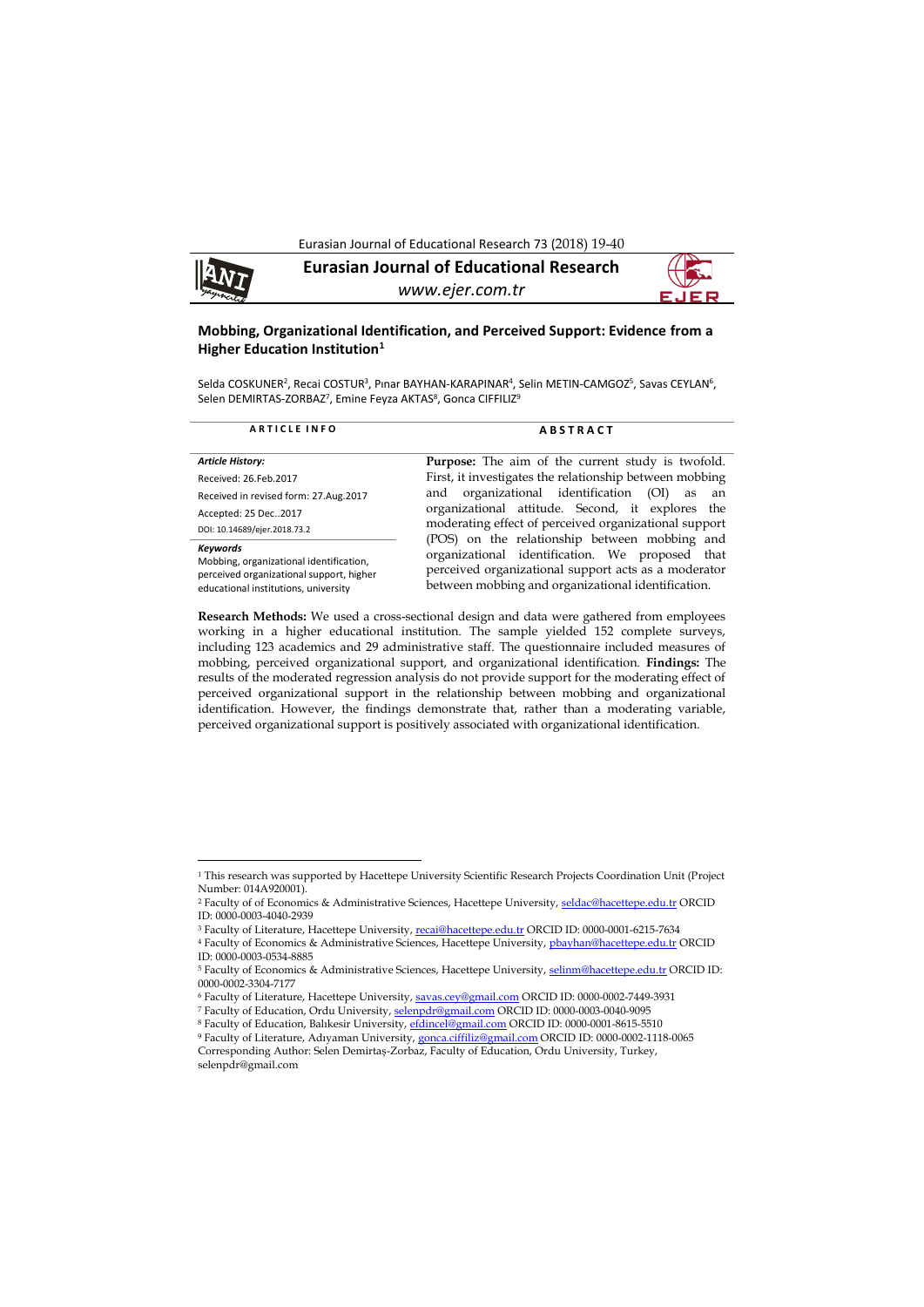#### **20** *Selda COSKUNER - Recai COSTUR - Pınar BAYHAN-KARAPINAR - Selin METIN-CAMGOZ - Savas CEYLAN - Selen DEMIRTAS-ZORBAZ - Emine Feyza AKTAS - Gonca CIFFILIZ Eurasian Journal of Educational Research 73 (2018) 19-40*

**Implications for Research and Practice**: The results of the current study highlight the effect of organizational support in increasing the organizational identification levels of employees to their organizations. It would be beneficial for future research to assess the moderator effect of other dispositional or situational variables on the proposed relationships. Moreover, future research might also investigate other work outcomes, such as intention to leave, job satisfaction, and job performance.

© 2018 Ani Publishing Ltd. All rights reserved.

#### **Introduction**

Mobbing is defined as "hostile and unethical communication, which is directed in a systematical way by one or few individuals mainly towards one individual who due to mobbing is pushed into a helpless and a defenseless position and being held there by means of continuing mobbing activities" (Leymann, 1996, p.168). This has gained growing attention during the last decades in both theory and practice. Empirical research provides evidence that mobbing may lead to detrimental outcomes at both individual and organizational levels. Individual consequences of mobbing are concentrated on the increasing rates of victims' psychological stress, such as anxiety, depression, and lack of concentration. Organizational consequences are focused on increasing absenteeism and turnover, losing competent and successful employees, reducing organizational loyalty and credibility, job alienation, and decreased organizational commitment (Dean, Brandes, & Dharwadkar, 1998; Ertüreten, Cemalcılar, & Aycan, 2013; Leymann, 1990; Zapf et al., 1996).

The prevalence of mobbing may vary according to the type of organization. In this regard, educational institutions rank high for mobbing and bullying complaints (Namie & Namie, 2009). Leymann (1996) indicates that in educational work settings, colleges and universities are over-represented in locations in which mobbing occurs. Likewise, the report of The Grand National Assembly of Turkey (2011) indicates the widespread rate of mobbing in educational organizations in Turkey. Studying mobbing in educational settings is worthy for a number of reasons. First, the quality of interpersonal relations, such as collegiality, is an important factor in the retention of faculty (Norman, Ambrose, & Huston, 2006). Second, most of the literature on conflict gives special importance to the structural and interpersonal opportunities for disagreement and hostility in higher educational settings (Keashly & Neuman, 2010). Moreover, when mobbing occurs in an educational organization, regardless of its level, the whole system of learning is interrupted because employees and students struggle for stability (Blasé & Blase, 2003; Hornstein, 2003). Therefore, the prevention and management of the mobbing process are considered vital for the effectiveness of educational systems.

The aim of the current study is twofold. First, it investigates the relationship between mobbing and organizational identification (OI) as an organizational attitude. OI is defined as "perception of oneness with or belongingness to" the organization (Ashforth and Mael, 1989, p.34). In other words, it refers to the overlap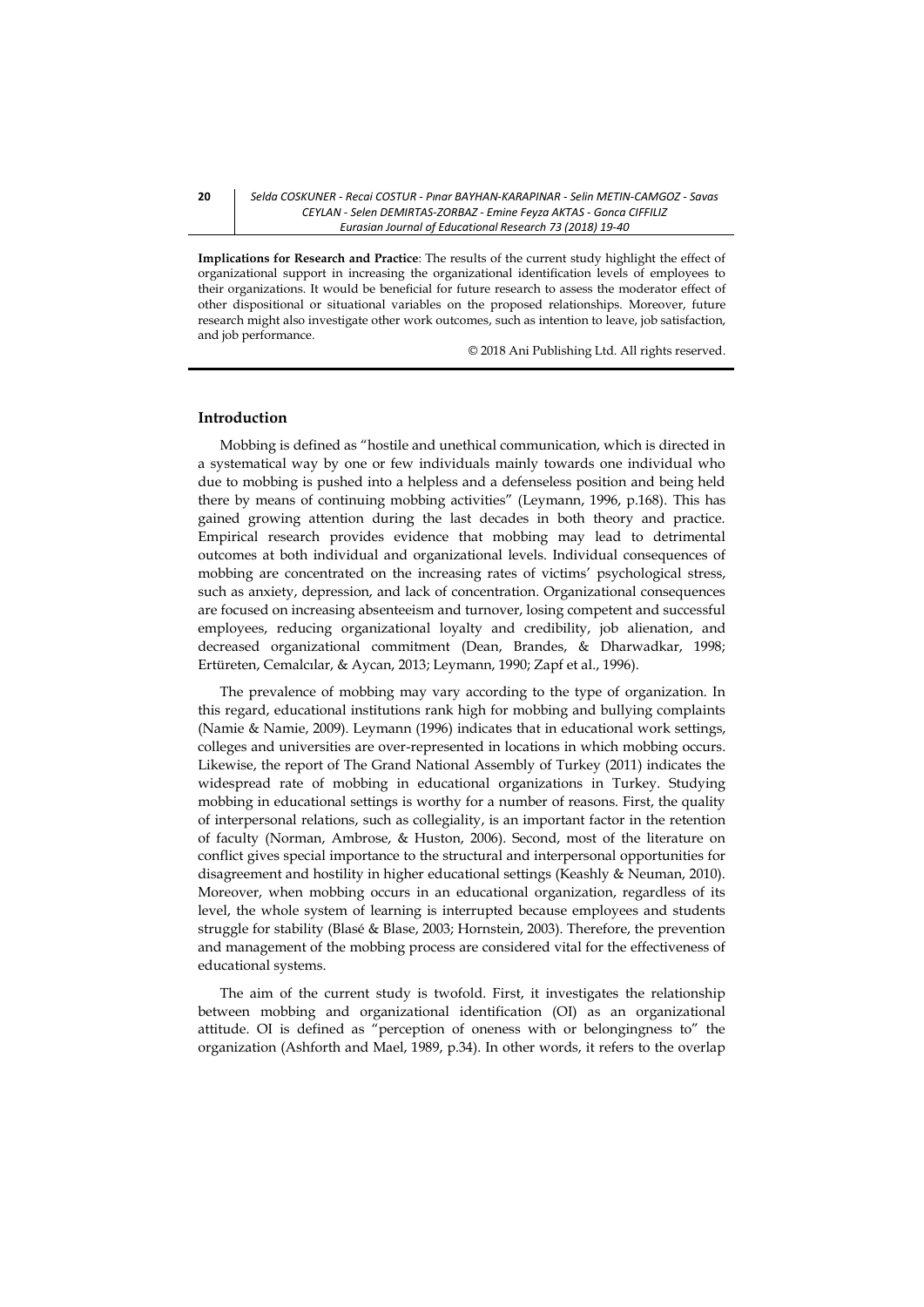between the self-concept of an employee and the goals of the organization (Van Dick et al., 2004). Although it has attracted scholars' interest since the 1990's, to the authors' knowledge no research has taken into account the effects of mobbing prevalence on the individuals' sense of belonging and identity to the organization in educational settings. Universities and colleges are considered 'holographic organizations' (Albert & Whetten, 1985); that is, a place where members share a common organization-wide identity and are thus less likely to experience competing demands from department-level or occupational identities (cited in. Mael & Ashford, 1992, p.104). Therefore, the exploration of the plausible effects of mobbing on the employees' organizational identification in a higher educational setting warrants research attention.

The second purpose of the study is to explore the moderating effect of perceived organizational support (POS) on the relationship between mobbing and organizational identification. We proposed that perceived organizational support, the degree to which employees believe their organization values their contributions and cares about their well-being and socio-emotional needs (Eisenberger, Huntington, Hutchison, & Sowa, 1986), acts as a moderator between mobbing and organizational identification. Perceived organizational support is important because it is thought to be the organization's contribution to a positive reciprocity dynamic with the employees. Also, when the organizational climate is not supportive, mobbing problems could proliferate within the organizations (Kasen, Johnson, Chen, Crawford, & Cohen, 2011). Therefore, perceived organizational support might play an important role in regulating the relationship between mobbing and organizational identification by decreasing the negative effects of mobbing.

In general, this study contributes to the literature in examining how organizational support mechanisms might influence the negative experiences of mobbing victims. Building on Tyler and Lind's (1992) Relational Model of Authority, we believe POS might provide additional insights in leading the exchange relationship between employee and organization, buffering the effects of mobbing.

The research questions of interest in the study are presented below:

- 1- What is the relationship between mobbing and organizational identification?
- 2- Does perceived organizational support act as a moderator between mobbing and organizational identification?

#### *Mobbing*

Mobbing is a complex phenomenon that involves hostile, abusive, repeated, undesired, and unreciprocated behaviors towards targets (Di Martino, Hoel, & Cooper, 2003). The term mobbing was first used by Leymann (1990) to describe a hostile workplace behavior. To be considered mobbing, these behaviors must occur on a frequent basis, at least once per week, and continue over a long period, at least six months (Leymann, 1996). The victims of mobbing are exposed to a broad variety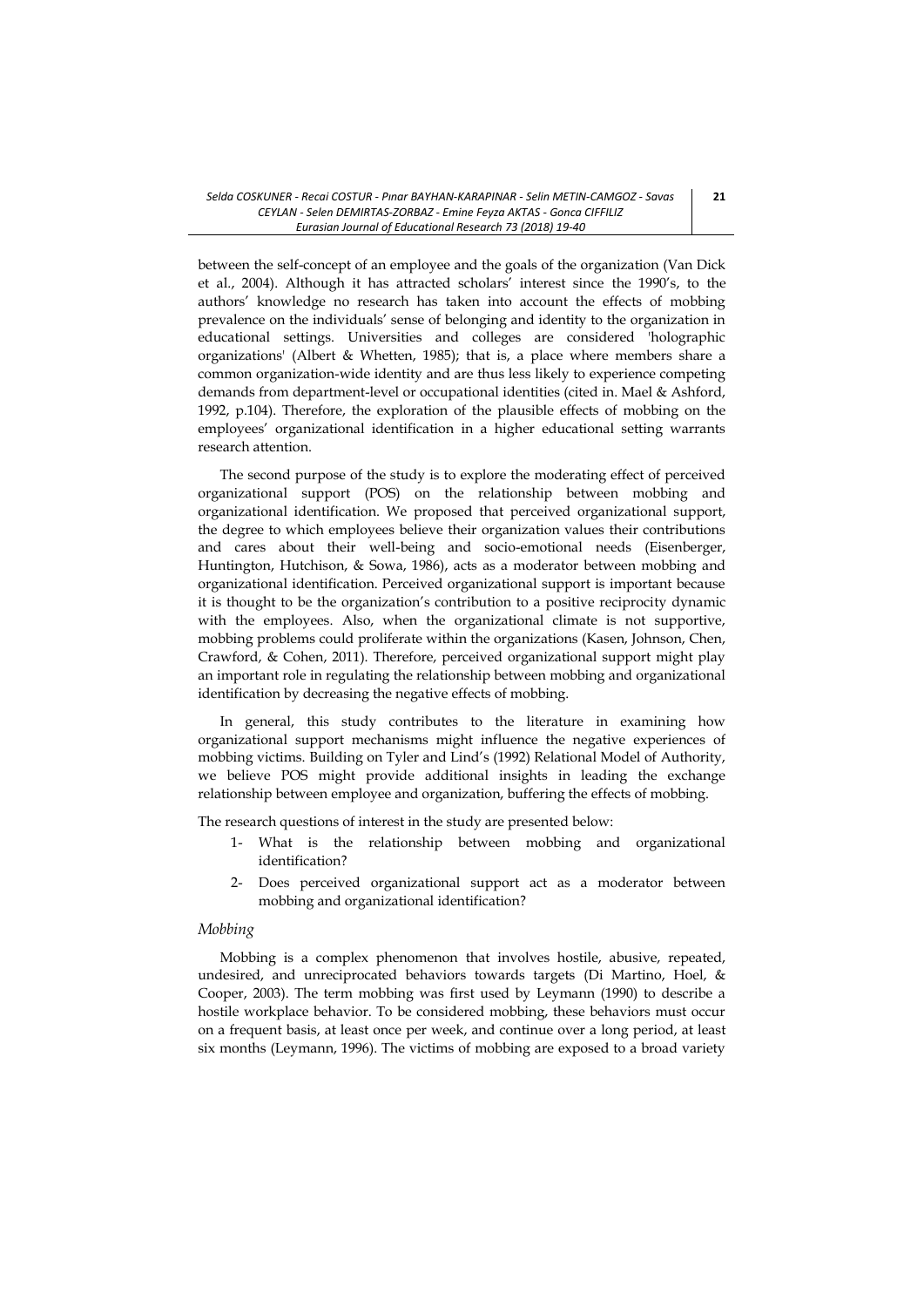of hostile and abusive behaviors. Those behaviors range from permanent criticism of their work to detrimental comments, gossiping, rumors; attacks on their nationality, ethnic heritage, religious or political attitudes; or threats and acts of mild physical violence (Einarsen, 2000; Leymann, 1996; Zapf, Knorz, & Kulla, 1996). In higher educational settings, the most frequent hostile behaviors are reported as threats to professional status and isolation; undermining employees' professional standing, performance, authority, or competence; hindering access to key resources for their work; criticism of their work prevention of career development, rejection of ideas, accusation of mistakes and errors, and demoralizing activities (Keashly & Neuman, 2010; Yelgeçen, Tigrel, & Kokalan, 2009). Supporting this, Ak-Kucukcayir and Akbaba-Altun (2016) indicate that the consequences of mobbing might have severe and broader implications in educational institutions due to the possibility of physical violence and destruction. Likewise, Celep and Konakli (2013) report that the victims of mobbing in educational areas are affected physically, psychologically, and economically, resulting in lower levels of job performance and less satisfaction in family life.

The literature uses the terms 'workplace psychological harassment', 'workplace bullying', and 'mobbing' to describe the hostile behaviors in organizations. The majority of research indicates the positive association between mobbing, workplace bullying and harassment, and unfavorable individual and organizational outcomes (Francis, 2014). Thus, in developing conceptual clarity, the current study uses the phenomenon of mobbing (Leymann, 1996) in explaining and understanding this complex issue (Branch, Ramsay, & Barker, 2013).

Mobbing might lead to detrimental individual and organizational consequences. Accordingly, those hostile behaviors might take away a victim's sense of safety, security, and identity and may cause severe physical and psychological effects, such as anxiety, depression, sleeplessness, exhaustion, frustration, aggressiveness, tiredness, stress, and lack of concentration and motivation (Akgeyik, Güngör, & Uşen, 2007; Einarsen & Raknes, 1997; Kayaci, 2014; Leymann, 1990; Leymann & Gustafsson, 1996; Yıldırım & Yıldırım, 2007, Yıldız, Tüzüntürk, & Giorgi, 2008). Regarding organizational outcomes, absenteeism, productivity loss, job dissatisfaction, and lower levels of trust have been reported as detrimental effects of mobbing (e.g., Akgeyik, Güngör, & Uşen, 2007; Cabaros & Rodrigues, 2006; Gül et al., 2010; Leymann, 1990).

# *Mobbing and Organizational Identification (OI)*

Organizational identification is one of the most important conceptualizations regarding the relationship between the employee and his/her organization. OI has been found to be associated with important organizational variables such as job satisfaction, job involvement, turnover intentions, and in-role and extra-role performance (Riketta, 2005). Although initial researches on OI started with March and Simon's (1958, p.74) operational definition, interest in the topic widely increased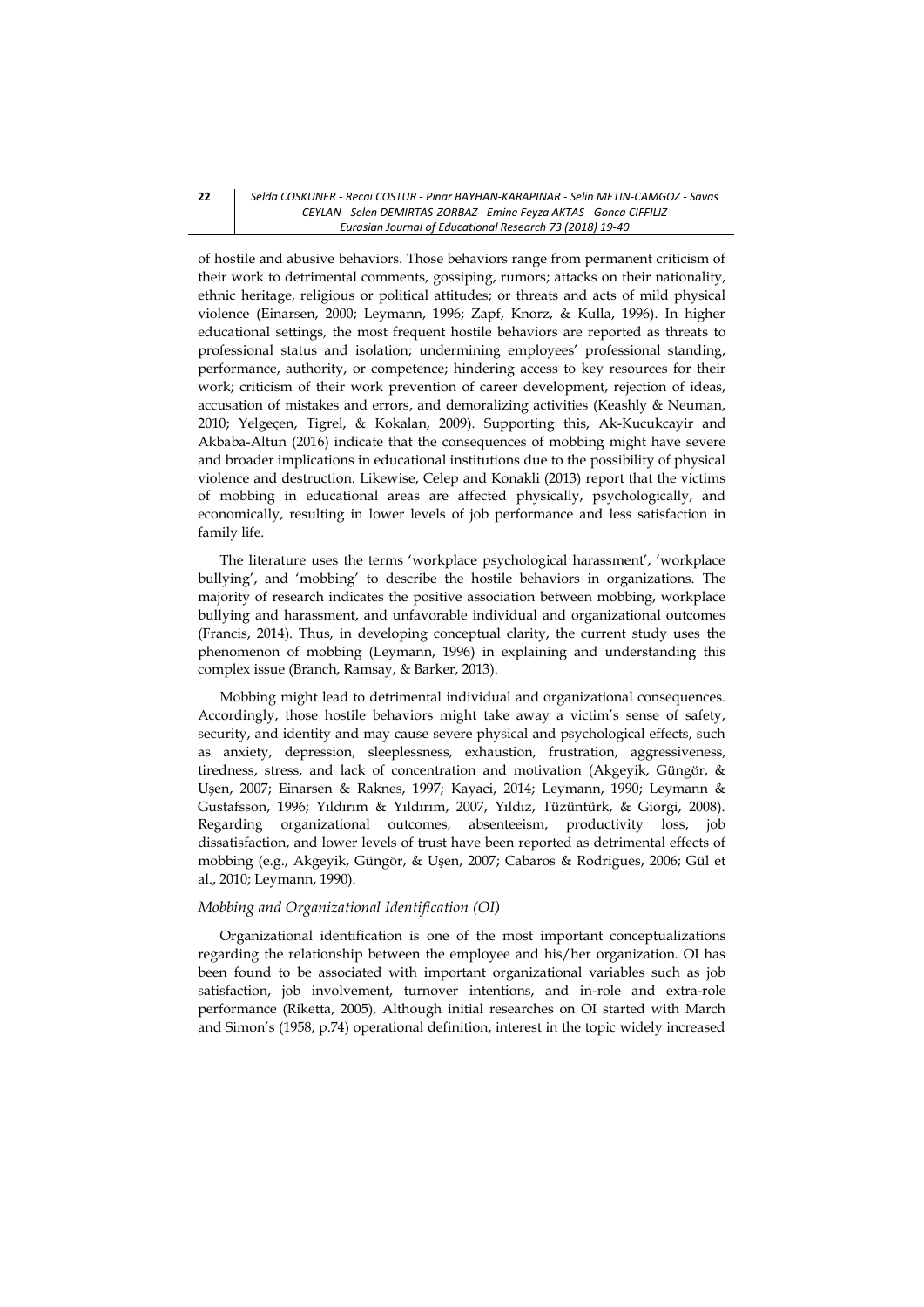in the late 1980s (Riketta, 2005), particularly with the application of Social Identity Theory (Tajfel, 1978; Tajfel & Turner, 1979) to work settings.

Ashforth and Mael (1989) defined social identification as the oneness with the group that leads to activities in support of the group (i.e., organization). Accordingly, the value congruence between the individual and the organization determines the quality of the identification process. Once organizational identification is formed, employees act toward the welfare of the organization. The main mechanism of this specific relationship depends on the assumption that an organization's successes and failures are felt personally by employees who are identified with their organizations. In other words, employees derive an important part of the proportion of their selfesteem from membership in their organization. OI can be revealed as a product of a positive relationship between the employee and the organization. However, one might presume that the experience of unpleasant behaviors (i.e., mobbing, workplace bullying, etc.) within the organization might have a detrimental effect on the organizational identification process.

The Social Exchange Theory (Blau, 1964) serves as theoretical background for the association between mobbing and OI. The concept of Social Exchange Theory refers to an unspecified exchange where one party needs to trust the other, and the received benefits are reciprocal. In work settings, employees repay favorable work conditions through good performance and desired attitudes and behaviors without any formal contracts. That is, employees suffer a loss of identification when they perceive unfavorable treatments from their organization. Since mobbing is perceived as unfair by the victims, Social Exchange Theory presents the mechanisms through which mobbing is generalized into a negative evaluation of the employment relationship, leading to lower levels of employee OI .

Supporting the theory above, the study by Loh, Restubog, and Zagenczyk (2010) reports a negative association between workplace bullying and workgroup identification in their cross-national sample including Singaporean and Australian employees. The authors suggest that mobbing signals to employees that they do not have meaningful relationships in their workplace, leading them to become less identified with their organizations (Loh et al., 2010). Escartin, Ullrich, Zapf, Schlüter, and Van Dick (2013) report that being identified with the workgroup reduces the odds of bullying on their sample of industry, service, and educational employees. Similarly, Topa and Moriano (2013) note that group identity and group support have negative effects on horizontal mobbing in a sample of Spanish nurses.

Although studies on the direct effect of mobbing on organizational identification are rare, the relationship between mobbing and organizational commitment is well documented. OI and affective organizational commitment (AOC) are similar, albeit different, concepts. The meta-analysis of Riketta (2005) notes that the shared variance between affective organizational commitment and OI is 61% (Riketta, 2005). Bowling and Beehr (2006) report a significant negative association between mobbing and organizational commitment in their meta-analysis. Consistent with these findings,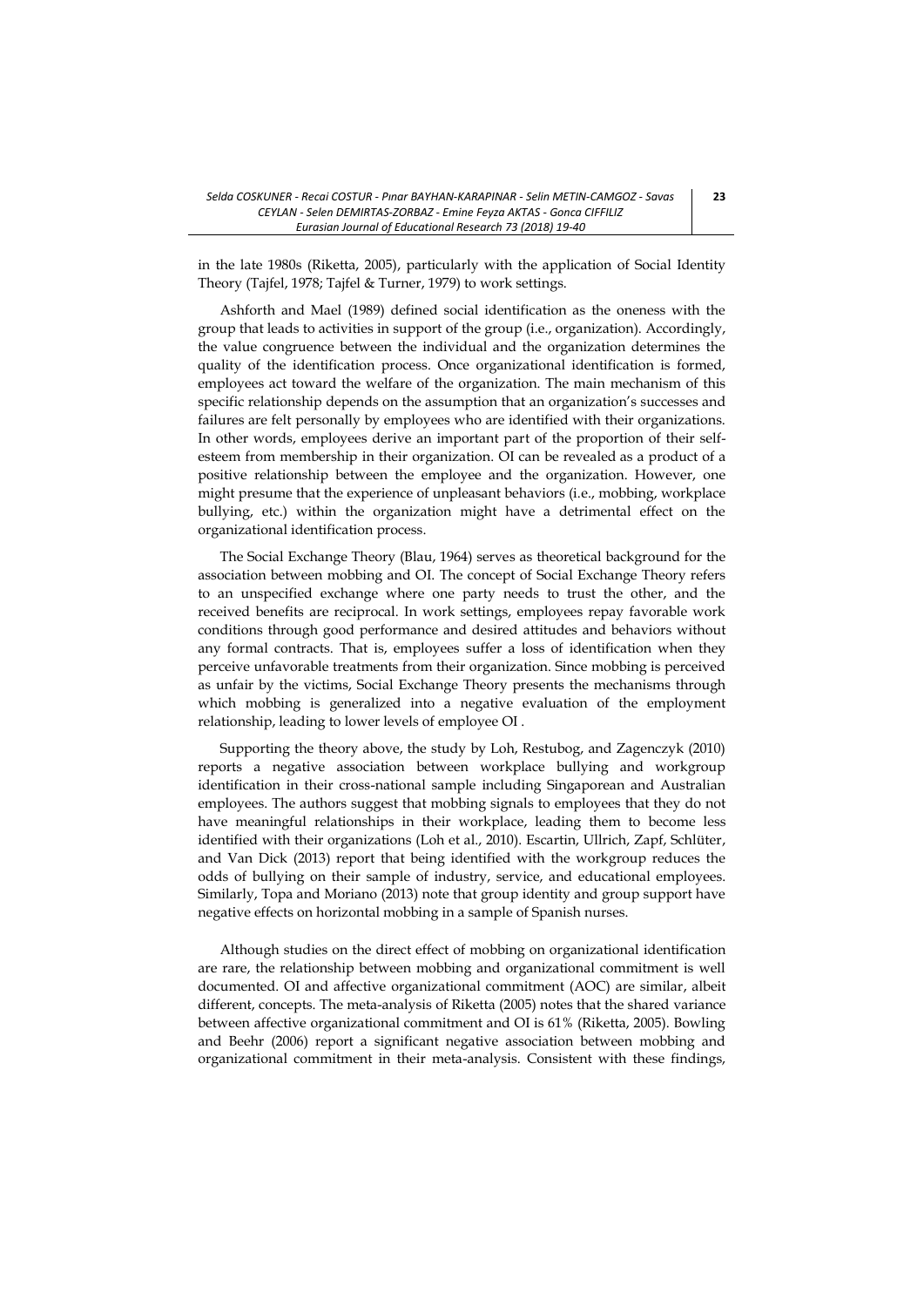Cantisano, Domínguez, and Depolo (2008) reveal a moderate correlation between harassment and organizational commitment. Studies conducted in Turkey also confirm the negative effects of mobbing on organizational commitment on a sample of health sector employees (e.g., Özler, Atalay, & Şahin, 2008; Yüksel & Tunçsiper, 2011) and hotel workers (Pelit & Kılıç, 2012). Borrowing from affective organizational commitment literature, we presume that exposure to mobbing decreases the organizational identification of employees. Thus,

Hypothesis 1: Mobbing is negatively related to OI.

#### *Moderating Effect of Perceived Organizational Support (POS)*

Perceived organizational support is described as "a general perception concerning the extent to which the organization values (employees') general contributions and cares for their well-being" (Eisenberger, Fasolo & Davis-LaMastro, 1990, p.52). Employees develop general beliefs concerning how much their organization values their contributions and cares about their well-being in order to assess the organization's readiness to reward increased efforts (Rhoades, Eisenberger, & Armeli, 2001).

Perceived organizational support includes supporting attitudes and behaviors from co-workers, supervisors, and the organization, which indicates that the organization is ready to provide voluntary and consistent support to employees when needed (Eisenberger & Stinglhamber, 2011). The common consequences of POS are commonly reported as high organizational commitment (e.g., Eisenberger et al., 1986; Shore and Tetrick, 1991; Shore and Wayne, 1993), positive emotions about the job (e.g., Eisenberger et al., 2001), low level of job stress (e.g., Viswesvaran, Sanchez, & Fisher, 1999), lower disengagement behaviors in the form of turnover intentions and absenteeism (e.g., Aquino & Griffeth, 1999; Turunç & Çelik, 2010), higher organizational citizenship behavior (e.g., Shore and Wayne, 1993), and higher organizational identification (Turunç & Çelik, 2010).

Tyler and Lind's (1992) relational model of authority theory provides a theoretical explanation for the moderating effect of POS. The theory provides that individuals tend to value group membership as it offers employees feelings of self-worth. The main part of this feeling is to the extent an employee believes that s/he is treated fairly and supported by the authority figures of the organization. Thus, it can be assumed that POS might be considered a signal for an individual, indicating that they are valued and cared for. In this sense, the victims of mobbing may also perceive support from their organizations. Thus, we argue that POS might hamper the negative effects of mobbing in a way that organizational support, as well as the presence of the effective implementation of workplace policies, help the victims cope with mobbing (Keashly, 2001). Alternatively, together with the Social Exchange Theory, based on the norm of reciprocity, the employee victims of mobbing who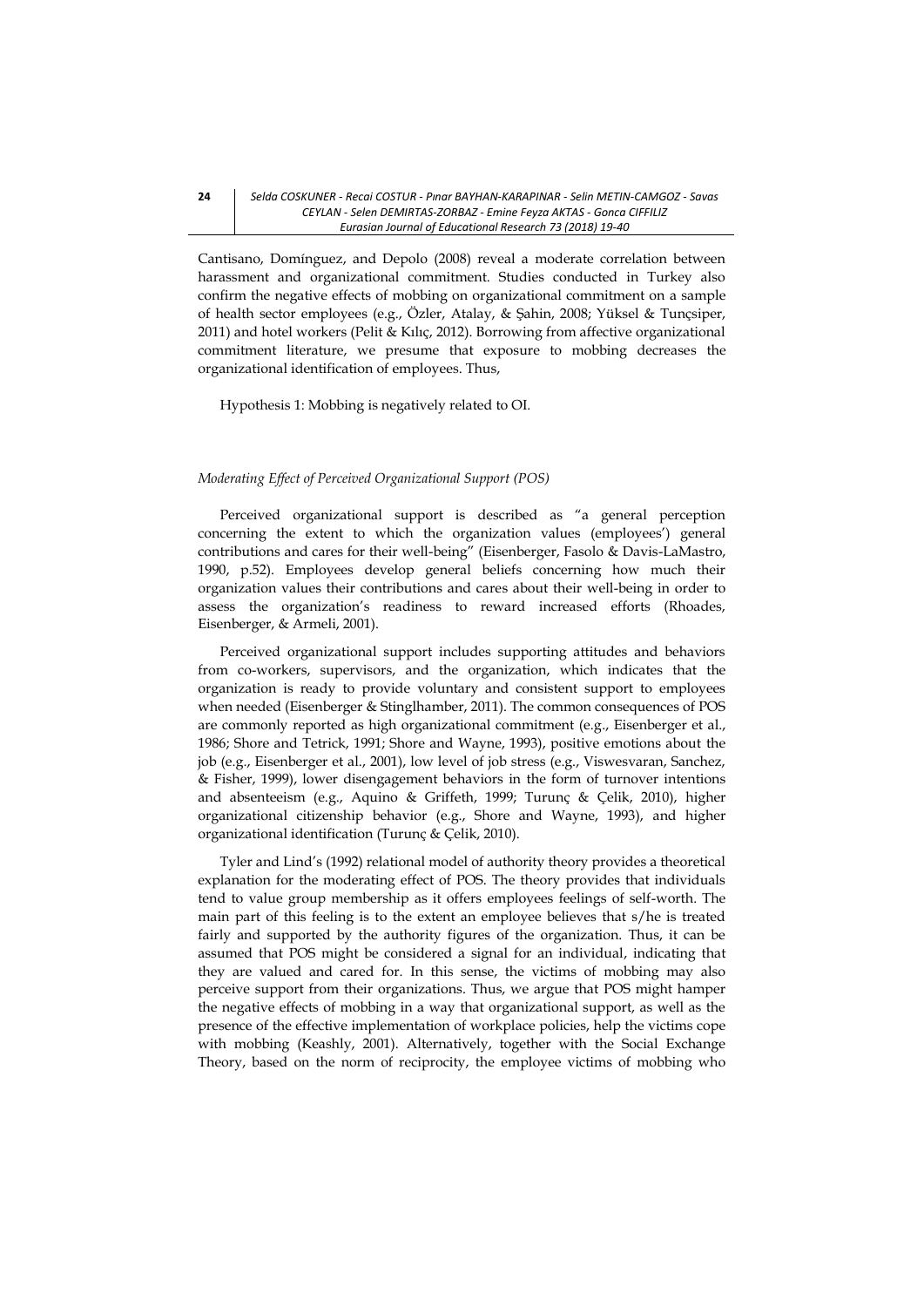perceive adequate support from their organization continue to repay, dedicate themselves, and identify with their organizations.

Even though no study directly investigated the moderating effect of POS on the relationship between mobbing and organizational identification (OI), the literature has documented possible moderating effects of POS on the relationship between mobbing/workplace bullying and several organizational outcomes. These outcome variables include turnover and job satisfaction (Francis, 2014; Quine, 2001; Djurkovic, McCormack, & Casimir, 2008). For instance, Quine (2001) reports that POS moderates the effects of mobbing on the relationship between bullying, job satisfaction, and propensity to leave in their sample of nurses. Djurkovic, McCormack, and Casimir (2008) demonstrate that POS moderates the effects of bullying on intention to leave in school teachers. Consistent with their results, Ciby and Raya (2014) also confirm the positive role of POS on workplace bullying and turnover intentions. In this sense, one might argue that POS allows an understanding of employees' favorable reactions to positive treatment by their organizations. As reported by Francis (2014), POS, as a moderating variable, lessens the negative effects on employees of workplace bullying on job satisfaction and intention to leave. In other words, the presence of POS helps the employees personify their organization and makes them have benevolent intentions, thus creating a feeling of identification toward the organization. The current study hypothesizes that the negative relationship between mobbing and organizational identification lessens when employees perceive higher organizational support. Thus,

H2: Perceived organizational support acts as a moderator on the relationship between mobbing and organizational identification.

# **Method**

### *Research Design*

The present study used the cross-sectional research design. The research design is quantitative and descriptive/correlational in nature.

#### *Research Sample*

The current study is part of a larger project on the individual and organizational outcomes of mobbing. The study was conducted in a higher education institution in Ankara, Turkey. We administered a self-report survey to a convenience sample of academics and administrative staff currently employed by the university. Convenient sample method was used to reach out to the participants. Participants were provided with a consent form describing the study's purpose and ensuring the confidential nature of the study. A total of 350 questionnaires were distributed, and 152 were returned. The response rate (43.4%) is satisfactory and similar to self-report survey research of this type (Babbie, 2001). The final sample consisted of 123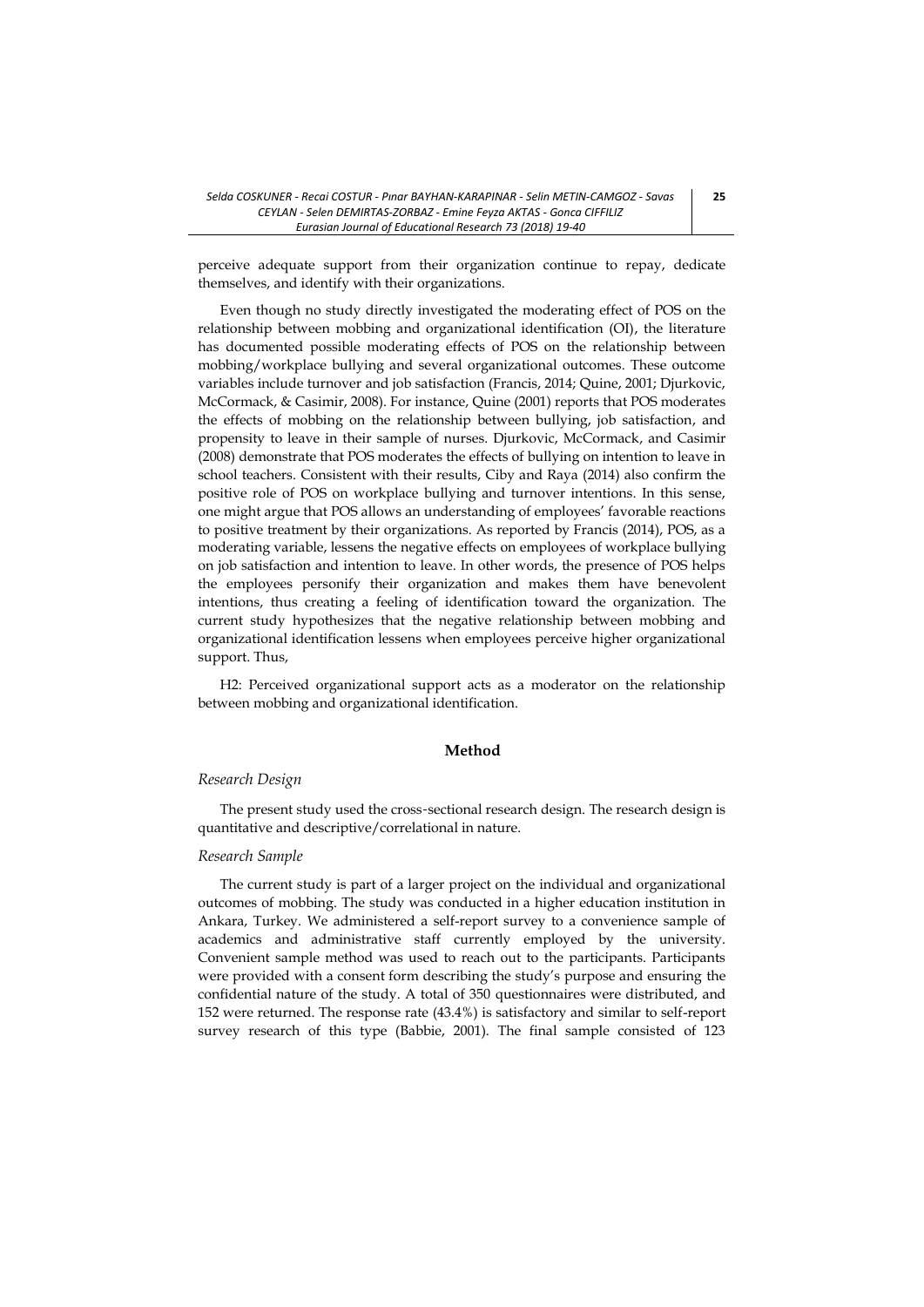academics and 29 administrative staff. 103 participants were women (68.2%), and the average tenure was eight years.

#### *Research Instruments and Procedures*

*Leymann inventory of psychological terror.* Mobbing was assessed by using the Leymann Inventory of Psychological Terror (Leymann, 1996). The inventory includes 45 items. The sample items include "oral threats are made" and "your political or religious beliefs are ridiculed." The scale reflects mobbing behaviors, and the participants responded to the degree they have suffered from such behaviors during the last six months, on a five-point scale, ranging from 1 (never) to 5 (every day). The Turkish version of the instrument is borrowed from Erenler (2010). Three bilingual researchers reviewed and revised the items of the scale to better measure behaviors in an educational organization. No disagreements were identified among these three judges. Higher scores indicate a higher prevalence of mobbing. Although the original instrument consists of five subscales, the current study used the total score. The Cronbach alpha coefficient was .97 in the current study.

*Perceived organizational support.* We used an eight-item version of the scale developed by [Eisenberger et al.](javascript:void(0);) (1986) to measure POS of respondents. Participants rated eight items (e.g., Help is available from the organization when I have a problem) in terms of how applicable each statement was to their current job. Responses ranged from definitely disagree (1) to definitely agree (5), indicating that higher scores are representative of higher POS levels. The Turkish adaptation of the instrument is borrowed from Erenler (2010). The Cronbach alpha reliability score for the instrument in the current study was .86.

*Organizational identification scale.* Participants' organizational identification was measured by the Organizational Identification Scale (Mael, 1988). The scale includes six items. Cronbach alpha for this scale was found to be .81 (Mael, 1988). The sample items included "When someone criticizes the organization it feels like a personal insult". The Turkish translation of the organizational identification scale is borrowed from Güleryüz (2004). The Cronbach alpha for Turkish form was found to be .80 (Güleryüz, 2004). In the current study, the Cronbach alpha coefficient was .91.

#### *Data Analysis*

Confirmatory factor analysis (CFA) was used to determine the factor structure of the Leymann inventory of psychological terror, perceived organizational support scale, and organizational identification scale with the maximum likelihood estimation. Before conducting CFA, skewness & kurtosis, and Kolmogorov-Smirnov, tests were performed for assumptions of CFA. Hypotheses 1 and 2 were assessed using moderated regression analyses. The moderated regression analysis was conducted by regressing the mobbing, perceived organizational support, and organizational identification on a linear combination of predictors, moderator, and predictors-moderator interactions.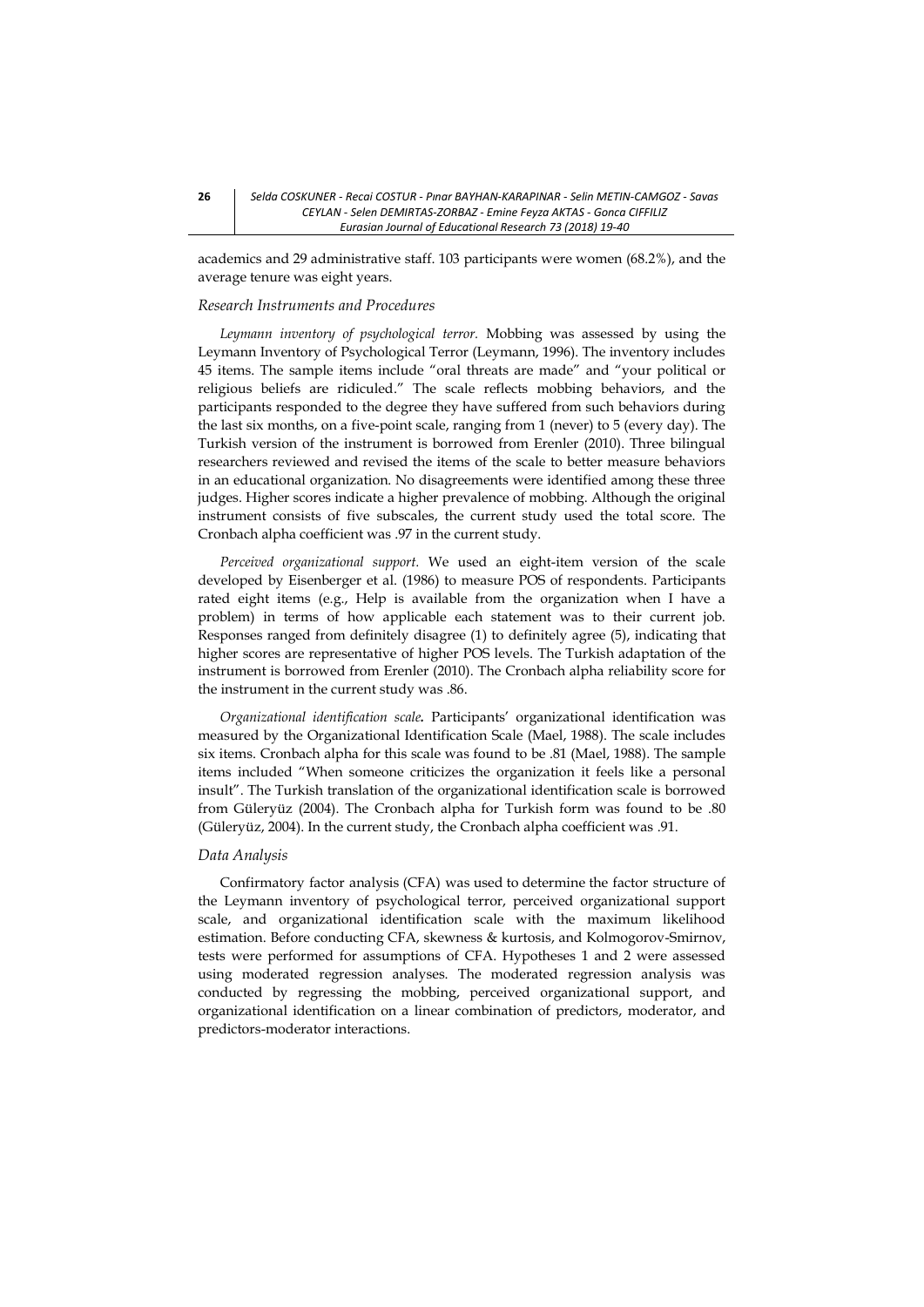### **Results**

#### *Preliminary Analyses*

*Confirmatory factor analyses (CFA).* Before conducting the analysis, the data were screened for assumptions of CFA, and there were no univariate and multivariate outliers. As no violations for multivariate normality were detected, we performed CFA on mobbing, POS, and organizational identification. For the mobbing scale, the single-factor model was tested. After removing the nonsignificant loadings of item 45 (p=.12, ns), item 43 (p=.20, ns), item 42 (p= .19, ns), item 44 (p=.16, ns), item 32 (p=.14, ns), and item 39 (p=.14, ns) and adding covariance terms between items 10-11, items 17-18, and items 26-36, the final model approached to adequate fit  $(X^2 (df = 699) = 936.7, p < 0.05, cmin/df = 1.34, CFI = 0.97, TLI = 0.97,$ GFI = 0.55, SRMR= .008, and RMSEA = 0.07). We created the mobbing index by averaging the remaining 39 relevant items.

For the POS scale, the one-dimensional factor measurement model afforded a good fit to the data ( $\chi$ <sup>2</sup> (df = 20) = 40.96, p < 0.05, cmin/df = 2.15, CFI = 0.98, TLI = 0.95, GFI =  $0.94$ , SRMR=  $.037$ , and RMSEA = 0.08), providing evidence that eight items were significantly loaded on the respective latent variable of perceived organizational support. Similarly, for the organizational identification, the single factor model fit the data well ( $x^2$  (df = 9) = 14.18, p=.11, cmin/df= 1.57, CFI = 0.99, TLI  $= 0.98$ , GFI = 0.97, SRMR= .027, and RMSEA = 0.04), providing evidence of a onefactor model.

*Descriptive statistics.* Table 1 shows the zero order correlations among the study variables as well as the reliability scores of the instruments.

### **Table 1**

|                       |                          | $\mathcal{P}$            | 3       | 4        | 5      |
|-----------------------|--------------------------|--------------------------|---------|----------|--------|
| 1. Gender             | $\overline{\phantom{0}}$ | .098                     | $-134*$ | .065     | .136   |
| 2. Age                |                          | $\overline{\phantom{a}}$ | $-199*$ | .017     | .079   |
| 3. Mobbing            |                          |                          | (.97)   | $-494**$ | $-154$ |
| 4.POS                 |                          |                          |         | (.90)    | .537** |
| 5.Org. Identification |                          |                          |         |          | (.91)  |
| Mean.                 | --                       | --                       | 1.47    | 2.93     | 3.06   |
| <b>SD</b>             | --                       | --                       | .58     | .82      | .93    |

*Descriptive Statistics and Intercorrelations among Study Variables*

Note: Reliabilities are presented at the diagonal in bold. Sample size= 152 \*p<.05, \*\* p<.01, Gender was coded 0=women 1=men

The correlations between the study variables are somewhat in the hypothesized directions; such that, mobbing is negatively correlated with POS ( $r = -0.49$ ,  $p < .01$ ); however, it is not significantly correlated with organizational identification (*r* = -0.15,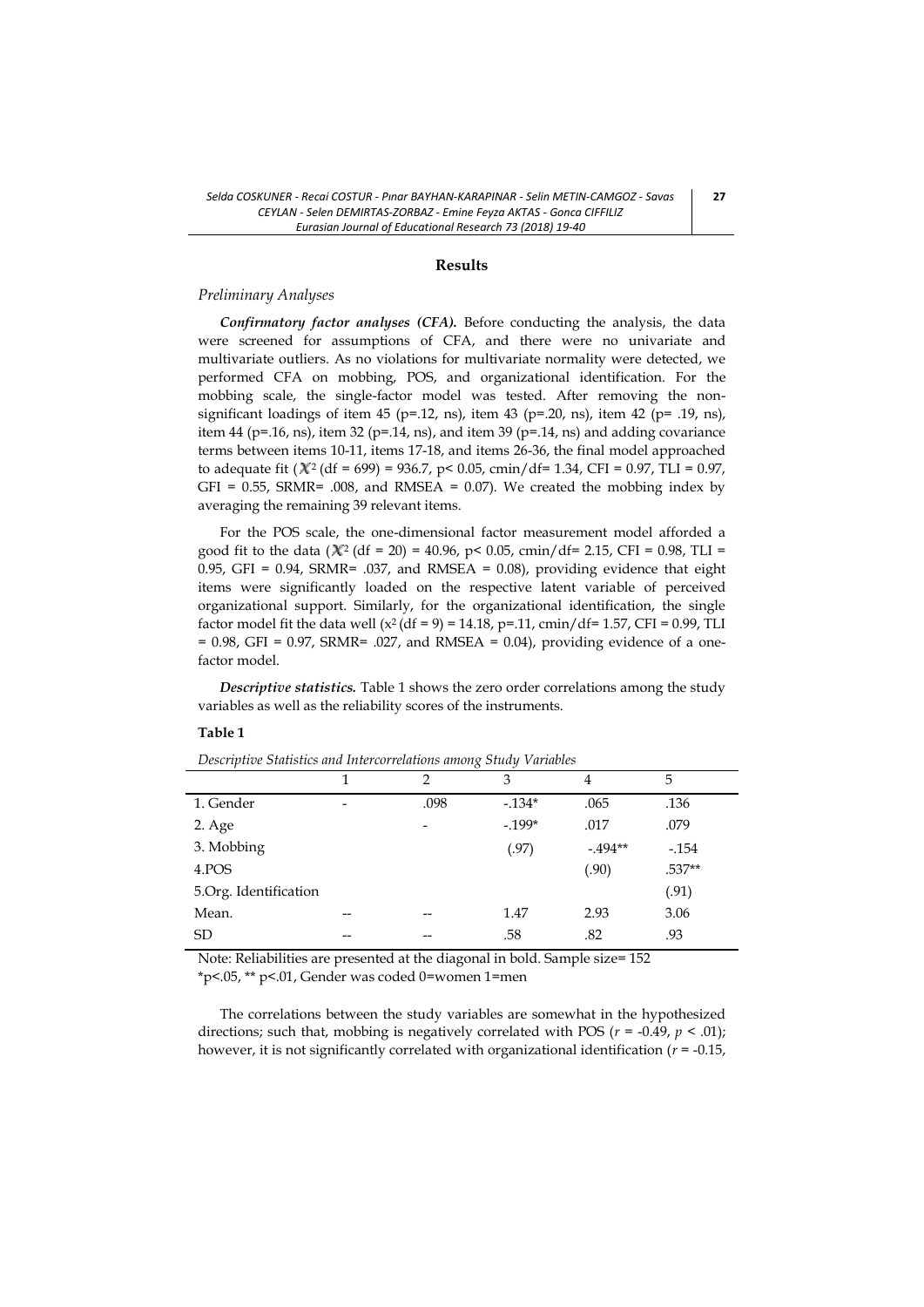*p>*.05) and POS is significantly and positively correlated with organizational identification ( $r = 0.54$ ,  $p < .01$ ). Those findings partially confirm the hypotheses of the study.

#### *Hypotheses Testing*

A moderated regression analysis was conducted with organizational identification as the dependent variable, mobbing as the independent variable, and perceived organizational support as the moderator. We followed the recommendations of Cohen, Cohen, West, and Aiken (2003), and mean centered the independent variable and the moderator variable. We entered the independent and moderator variables in the first step, and the interaction term in the second step. Table 2 provides the hierarchical regression findings.

#### **Table 2**

*Results of Hierarchical Regression Analysis for Predicting Organizational Identification*

| Predictors  | В        | $R^2$ | Change in $\mathbb{R}^2$ | F       |
|-------------|----------|-------|--------------------------|---------|
| Step 1      |          | .30   | $\overline{\phantom{a}}$ | 32,58** |
| Mobbing     | .147     |       |                          |         |
| POS         | $.609**$ |       |                          |         |
| Step 2      | .058     |       | .010                     | 22,59** |
| Mobbing     | .058     |       |                          |         |
| <b>POS</b>  | $.592**$ |       |                          |         |
| Mobbing*POS | $-129$   |       |                          |         |

Note: N=152, \*\*p<.01

As can be seen in Table 2, mobbing and POS accounted for 30% variance in organizational identification [F (2.151) = 32.58, p <. 01]. Among the direct effects, the standardized regression coefficient for POS ( $\beta$ = .609, p<.01) was significant; however, no significant main effect of mobbing was found. Thus, H1 is not supported. The second step of the regression model was significant  $[F(3,151) = 22.59, p<0.01]$ . Among the direct effects, POS was found to be significant (β= .59, p<.01). However, change in R<sup>2</sup> was not significant. Thus, the interaction term was not found to be significant, meaning that the interaction term did not explain significant incremental variance in organizational identification. In congruence with this finding, H2 is not supported as the interaction effect was not significant.

## **Discussion and Conclusion**

### *Discussion*

The current study aimed to examine the relationship between mobbing and organizational identification, as well as the moderating effect of perceived organizational support on this relationship. The study results showed that mobbing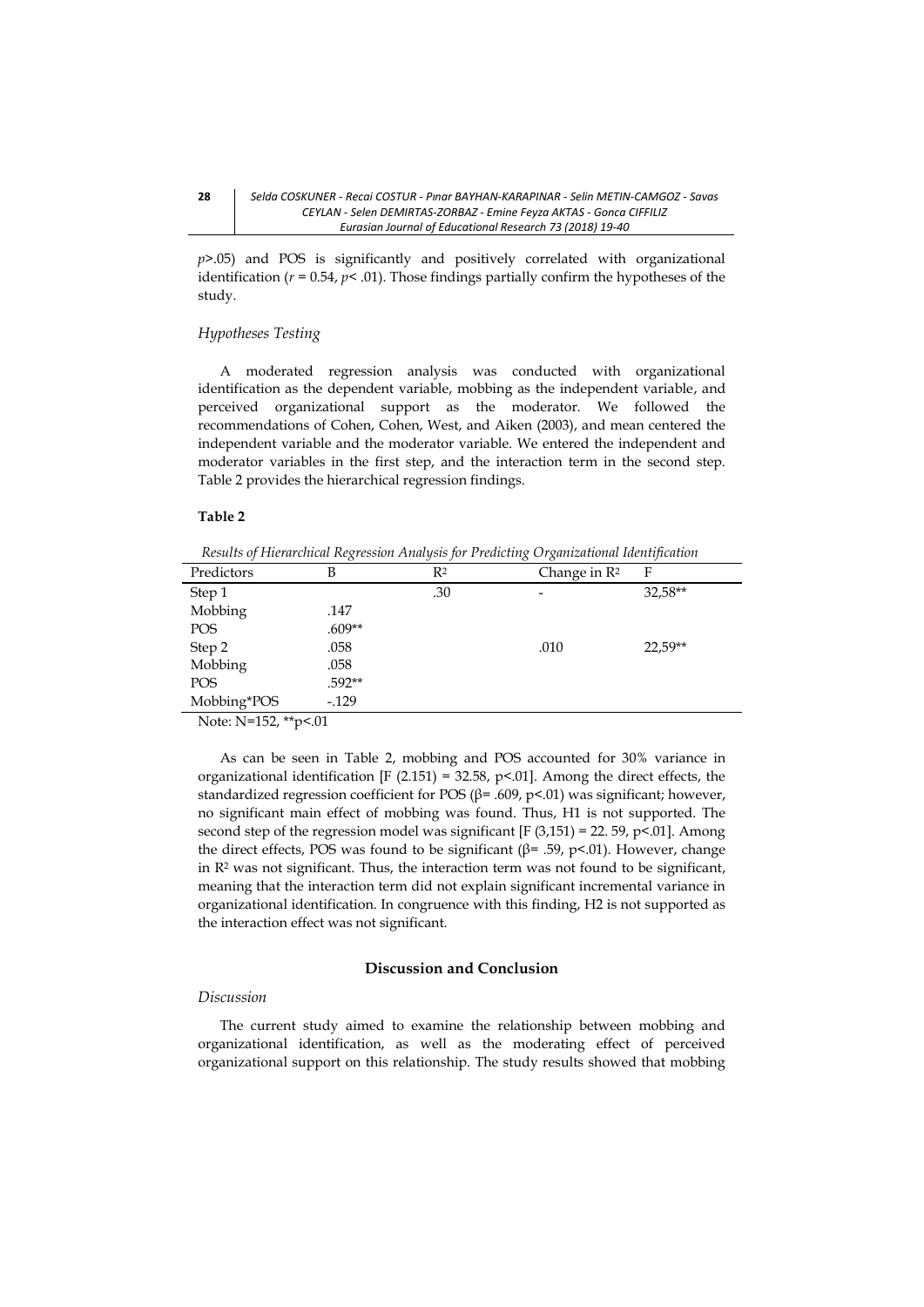is not significantly associated with organizational identification and POS did not influence the strength of the relationship between the mobbing and organizational identification. Nevertheless, the findings suggest that POS is positively and directly associated with organizational identification, consistent with Eisenberger and Stinglhamber's (2011) findings. Similarly, Lam, Liu, and Loi (2016) found the positive effect of POS on organizational identification. Regarding the studies in educational settings, the findings of the study confirmed Sokmen, Ekmekcioglu, and Celik's (2015) study, in which a positive relationship was found between POS and organizational identification with a sample of research assistants from different public universities.

The results failed to replicate the direct effect of mobbing on organizational identification in Loh et al. (2010). There might be other factors affecting employees' identification to their educational organizations other than mobbing. In other words, organizational identification might be more related to global beliefs concerning the well-being of employees rather than specific ones, such as mobbing. Literature suggests that prestige and distinctiveness of the organization (Ashforth & Mael, 1989; Lee, 1971), opportunities for career advancement, positive interpersonal relationships (Johnston & Hewstone, 1990), and higher perceived access to organizational hierarchy foster organizational identification (Ashforth & Mael, 1989; Lee, 1971; Reade, 2001), while workplace ostracism (Wu, Liu & Hui, 2010) diminishes the levels of organizational identification.

The lack of a relationship between mobbing and organizational identification might be explained by the fact that individuals are motivated to achieve and maintain positive concepts of themselves. As OI refers to the extent to which employees define themselves by organizational attributes, employees who have favorable work experiences might be more prone to develop OI for their organizations. In this sense, our study results might support this assumption by validating the positive association between POS and organizational identification in congruence with the previous literature (e.g., Edwards, 2009; Edwards, & Peccei, 2010; Fuller, Barnett, Hester, & Relyea, 2003; Riketta, Van Dick, & Rousseau, 2006; Caesens, Marique, & Stinglhamber, 2014). More clearly, it can be argued that when employees perceive support from their organizations (Eisenberger, Huntington, Hutchison, & Sowa, 1986), this might increase their sense of self-regard and lead to an increase in their identification levels to their organizations (Edwards & Peccei, 2010).

Alternatively, Turkey's standing on power distance (Hofstede, 1983) might be an important reason for the insignificant relationship between mobbing and organizational identification. Moreno-Jiménez et al. (2008) indicate that countries characterized by high power distance tend to experience higher levels of mobbing. Despite its higher level, mobbing is generally more accepted in high power distance cultures (Loh et al., 2010). In this sense, Lim (2011) reports significant differences between US and Singaporean employees' workplace bullying experiences. As a highpower distance culture, Singaporeans report significantly lower levels of workplace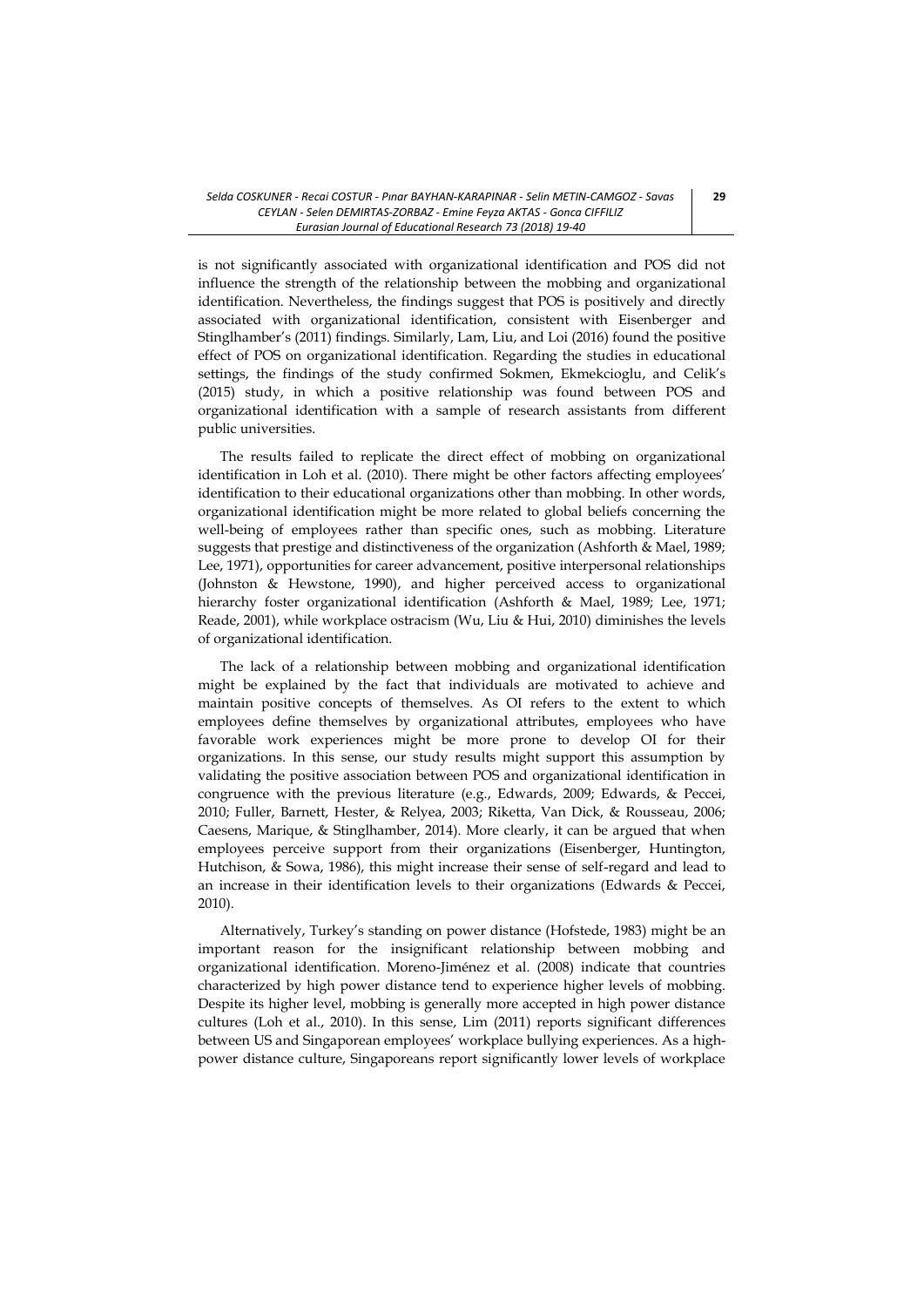bullying exposure with respect to the frequency. Thus, consistent with the literature, it might be argued that individuals in Turkey, as a high-power distance culture (Hofstede, 1983), are less likely to be responsive and voice their opinions about mobbing relative to counterparts from low-power distance cultures (Lim, 2011). Consistent with this argument, the fear of power and position were found to be the most important organizational factor that leads to mobbing in Turkey (Akar, Anafarta and Sarvan, 2011). However, as the current study has not measured the cultural value orientations of the participants directly, future studies assessing espoused the cultural value orientations of participants would provide more accurate information of the impact of cultural effects.

#### *Conclusion*

The study results highlight the importance of providing organizational support on the organizational identification level of employees to their organizations. That is, one might argue that educational institutions would greatly benefit from having employees who perceive high organizational support. Accordingly, enhancing organizational support is one of the most important ways to increase feelings of organizational identification. Valuing employees' contributions, acting in their best interests, and showing concern are some ways to enhance their perceptions of organizational support (Rhoades & Eisenberger, 2002). Moreover, such perceptions can be enhanced by human resources practices as well as managerial staff, such as maintaining open channels of communication and providing ethical and favorable working environments to educational employees (Eisenberger & Stinglhamber, 2011).

#### *Recommendations*

The present study is not without its limitations. First, given the cross-sectional research design of the study, we are unable to refer any causal relationship among the study variables. Future studies might benefit from collecting data in different times to obtain further causality linkages between these variables. Second, as the variables were measured using the same method source at a single measurement time, common method error bias might affect the results (Podsakoff et al., 2003). Although several remedies were taken, future research can minimize the bias by using multiple sources and methods. Given these results, it would be useful for future research to assess the moderating role of other dispositional or situational variables such as locus of control, personality type of employees, and organizational culture and/or power distance. Moreover, future research might also investigate other work outcomes such as intention to leave, job satisfaction, and job performance.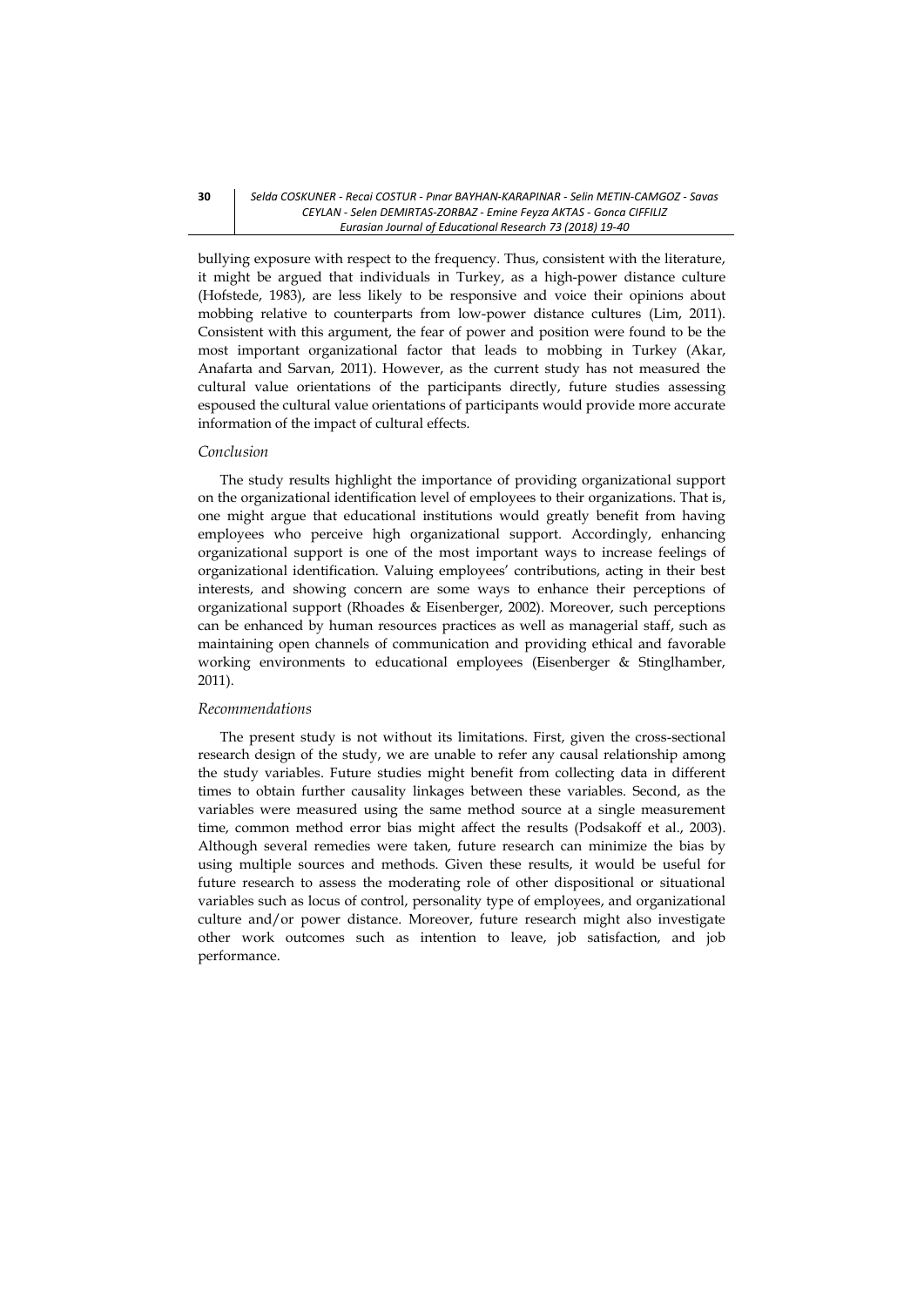#### **References**

- Akar, N. Y., Anafarta, N., & Sarvan, F. (2011). Causes, dimensions and organizational consequences of mobbing: An empirical study. *Ege Akademik Bakis*, *11*(1), 1467- 1479.
- Akgeyik, T., Güngör, M., & Uşen, S. (2007). Individual and organizational consequences of mobbing in the workplace: case of banking sector in Turkey (a survey). *Journal of Academy of Business and Economics*, *7*, 150-157.
- Ak-Küçükçayır, G., & Akbaba-Altun, S. (2016). Eğitim örgütlerinde etnik-kültürel yıldırma ve yaşantıları üzerine bir durum çalışması. *Kuram ve Uygulamada Egitim Yönetimi Dergisi*, *22*(2), 137-164.
- Albert, S., & Whetten, D. A. (1985). Organizational identity. *Research in Organizational Behavior*. 7, 263-295.
- Aquino, K., & Griffeth, R. W. (1999). An exploration of the antecedents and consequences of perceived organizational support: A longitudinal study. *Unpublished manuscript, University of Delaware, Newark*.
- Ashforth, B. E., & Mael, F. (1989). Social identity theory and the organization. *Academy of Management Review*, *14*(1), 20-39.
- Babbie, E. (2001). *The practice of social research*. (9th Ed). Belmont, CA: Wadsworth.
- Blase, J., & Blase, J. (2003). The phenomenology of principal mistreatment: Teachers' perspectives. *Journal of Educational Administration*, *41*(4), 367-422.
- Blau, P. M. (1964). *Exchange and power in social life*. New York, John Wiley and Sons.
- Bowling, N. A., & Beehr, T. A. (2006). Workplace harassment from the victim's perspective: a theoretical model and meta-analysis. *Journal of Applied Psychology*, *91*(5), 998.
- Branch, S., Ramsay, S., & Barker, M. (2013). Workplace bullying, mobbing and general harassment: A review. *International Journal of Management Reviews*, *15*(3), 280-299.
- Cabaros, M. A., & Rodrigues, P. V. (2006). Psychological Harassment in the Spanish Public University System. *Academy of Health Care Management Journal, 2*, 21-39.
- Caesens, G., Marique, G., & Stinglhamber, F. (2014). The relationship between perceived organizational support and affective commitment: More than reciprocity, it is also a question of organizational identification. *Journal of Personnel Psychology*, *13*(4), 167.
- Cantisano, G. T., Domínguez, J. F., & Depolo, M. (2008). Perceived sexual harassment at work: meta-analysis and structural model of antecedents and consequences. *The Spanish Journal of Psychology*, *11*(01), 207-218.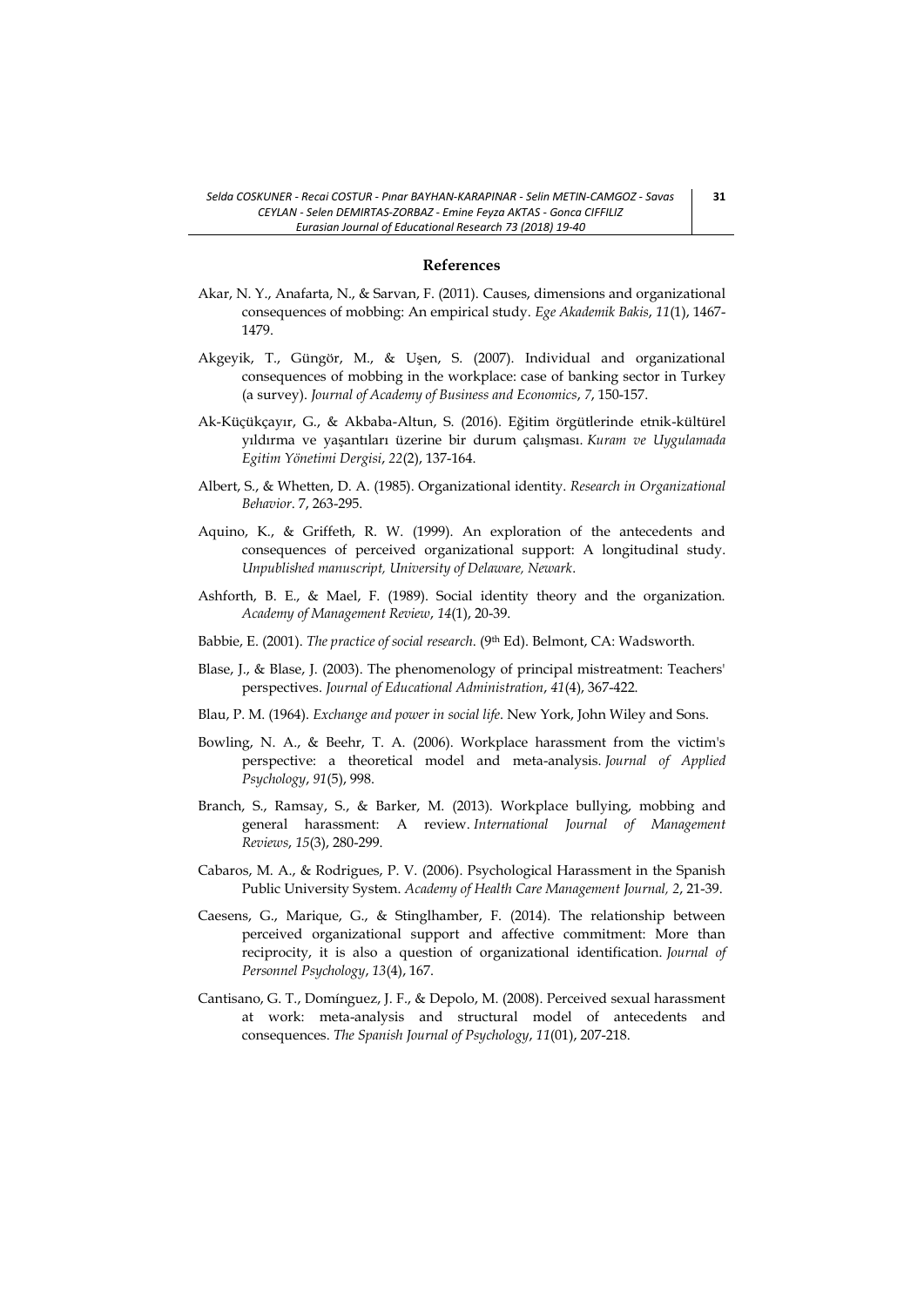- Celep, C., & Konakli, T. (2013). Mobbing experiences of instructors: causes, results, and solution suggestions. *Educational Sciences: Theory and Practice*, *13*(1), 193- 199.
- Cemaloğlu, N., & Kılınç, A. Ç. (2012). İlköğretim okulu yöneticilerinin etik liderlik davranışları ile öğretmenlerin algıladıkları örgütsel güven ve yıldırma arasındaki ilişki [The relationship between school principals' ethical learedship behaviors and teachers' perceived organizational trust and mobbing]. *Education and Science*, *37*(165), 137-151.
- Ciby, M., & Raya, R. P. (2014). Exploring Victims' Experiences of Workplace Bullying: a grounded theory approach. *Vikalpa*, *39*(2), 69-82.
- Cohen, J., Cohen, P., West, S. G., & Aiken, L. S. (2003). *Applied multiple correlation/regression analysis for the behavioral sciences* (3th ed.). New Jersey: Lawrence Erlbaum Associates, Inc. Publishers.
- Dean, J. W., Brandes, P., & Dharwadkar, R. (1998). Organizational cynicism. *Academy of Management review*, *23*(2), 341-352.
- Di Martino, V., Hoel, H., & Cooper, C. L. (2003). *Preventing violence and harassment in the workplace*. Dublin: European Foundation for the İmprovement of Living and Working Conditions.
- Djurkovic, N., McCormack, D., & Casimir, G. (2008). Workplace bullying and intention to leave: the moderating effect of perceived organizational support. *Human Resource Management Journal*, *18*(4), 405-422.
- Edwards, M. R. (2009). HR, perceived organisational support and organisational identification: an analysis after organisational formation. *Human Resource Management Journal*, *19*(1), 91-115.
- Edwards, M. R., & Peccei, R. (2010). 'Perceived organizational support, organizational identification, and employee outcomes testing a simultaneous multifoci model. *Journal of Personnel Psychology*, *9*(1), 17-26.
- Einarsen, S. (2000). Bullying and harassment at work: Unveiling an organizational taboo. *Transcending Boundaries: Integrating People, Processes and Systems*, 7-13.
- Einarsen, S., & Raknes, B. I. (1997). Harassment in the workplace and the victimization of men. *Violence and Victims*, *12*(3), 247-263.
- Eisenberger, R., & Stinglhamber, F. (2011). *Perceived organizational support: Fostering enthusiastic and productive employees*. American Psychological Association.
- Eisenberger, R., Armeli, S., Rexwinkel, B., Lynch, P. D., & Rhoades, L. (2001). Reciprocation of perceived organizational support. *Journal of Applied Psychology*, *86*(1), 42-51.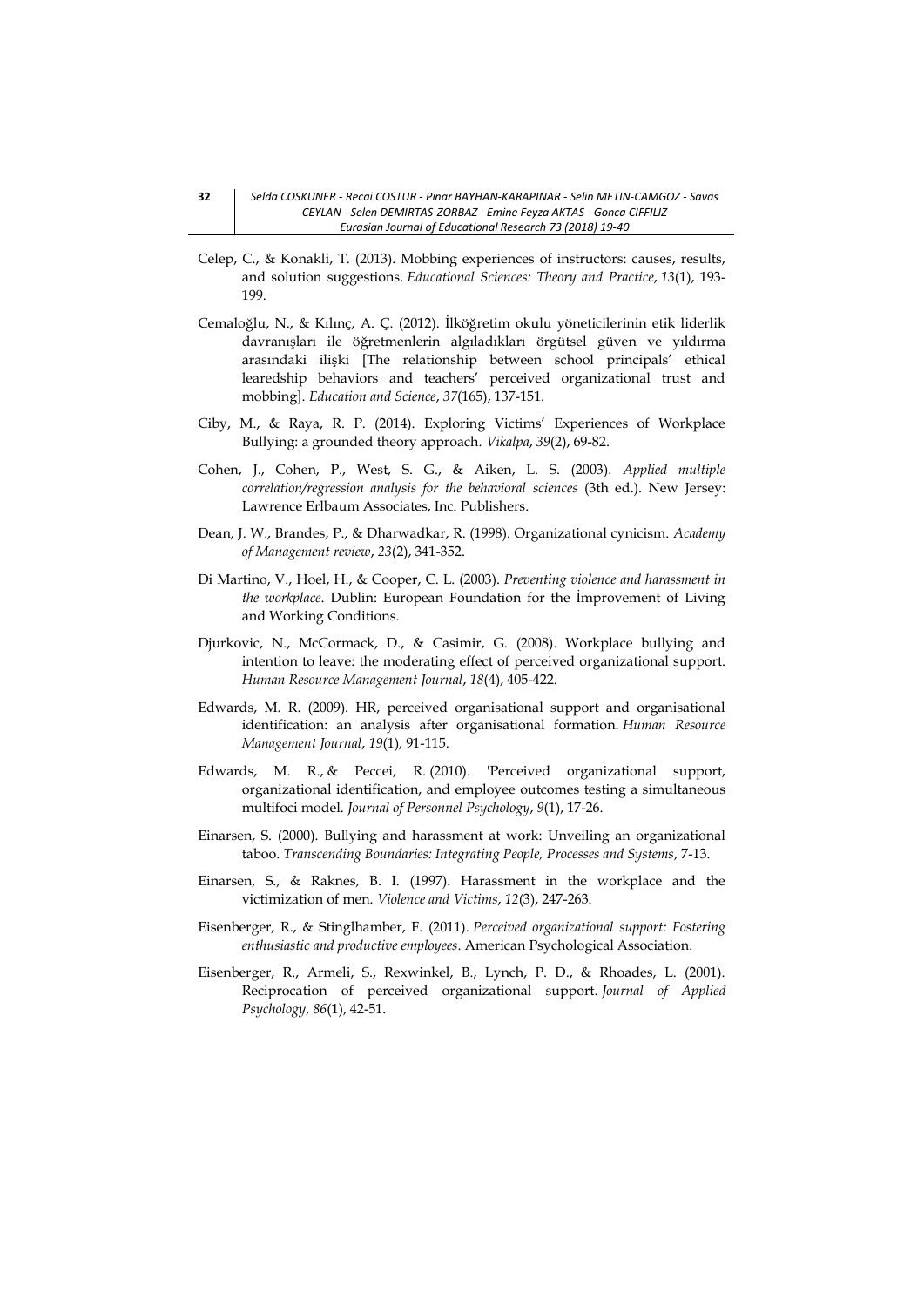- Eisenberger, R., Fasolo, P., & Davis-LaMastro, V. (1990). Perceived organizational support and employee diligence, commitment, and innovation. *Journal of Applied Psychology*, *75*(1), 51-59.
- Eisenberger, R., Huntington, R. H., Hutchison, S., & Sowa, D. (1986). Perceived Organizational Support. *Journal of Applied Psychology*, *71*(3). 500-507.
- Erenler, E. (2010). *Çalışanlarda sessizlik davranışının bazı kişisel ve örgütsel özelliklerle ilişkisi: Turizm sektöründe bir alan araştırması* [The relationship of employee silence with some personal and organizational features: A field study un tourism industry]. Unpublished doctoral dissertation, Hacettepe Universitesi Sosyal Bilimler Enstitusu.
- Ertüreten, A., Cemalcılar, Z., & Aycan, Z. (2013). The relationship of downward mobbing with leadership style and organizational attitudes. *Journal of Business Ethics*, *116,* 205-216.
- Escartin, J., Ullrich, J., Zapf, D., Schlüter, E., & Van Dick, R. (2013). Individual‐and group‐level effects of social identification on workplace bullying. *European Journal of Work and Organizational Psychology*, *22*(2), 182-193.
- Francis, A.C. (2014, April 3-5). *Workplace bullying and job satisfaction: the moderating effect of perceived organizational support.* Paper presented at the National Conference on Undergraduate Research, Lexington, USA.
- Fuller, J. B., Barnett, T., Hester, K., & Relyea, C. (2003). A social identity perspective on the relationship between perceived organizational support and organizational commitment. *The Journal of Social Psychology*, *143*(6), 789-791.
- Gül, H., Alçalar, N., Kayı, İ., Özel, S., & Özgülnar, N. (2010). Mobbing in working life and its effects on health: a cross sectional study among privately-owned bank workers. *Turkiye Klinikleri Journal of Medical Sciences*, *30*(6), 1917-1927.
- Güleryüz, E. (2004). Örgütsel Özdeşim Ölçeği'nin Türkçeye uyarlanması [Adaptation of the Organizational Identification Scale of Turkish]. Unpublisherd study, Ankara.
- Hofstede, G. (1983). The cultural relativity of organizational practices and theories. *Journal of International Business Studies*, *14*(2), 75-89.
- Hornstein, H. A. (2003). Workplace incivility: An unavoidable product of human nature and organizational nurturing. *Ivey Business Journal*, *68*(2), 1-7.
- Johnston, L., & Hewstone, M. (1990). Intergroup contact: Social identity and social cognition. In D. Abrams & M. Hogg (Eds.), S*ocial identity theory: Constructive and critical advances*, (pp.185-210). London: Harvester Wheatsheaf.
- Kasen, S., Johnson, J. G., Chen, H., Crawford, T. N., & Cohen, P. (2011). School climate and change in personality disorder symptom trajectories related to bullying: A prospective study. In D. E. Espelage & S. S. Swearer (Eds. ),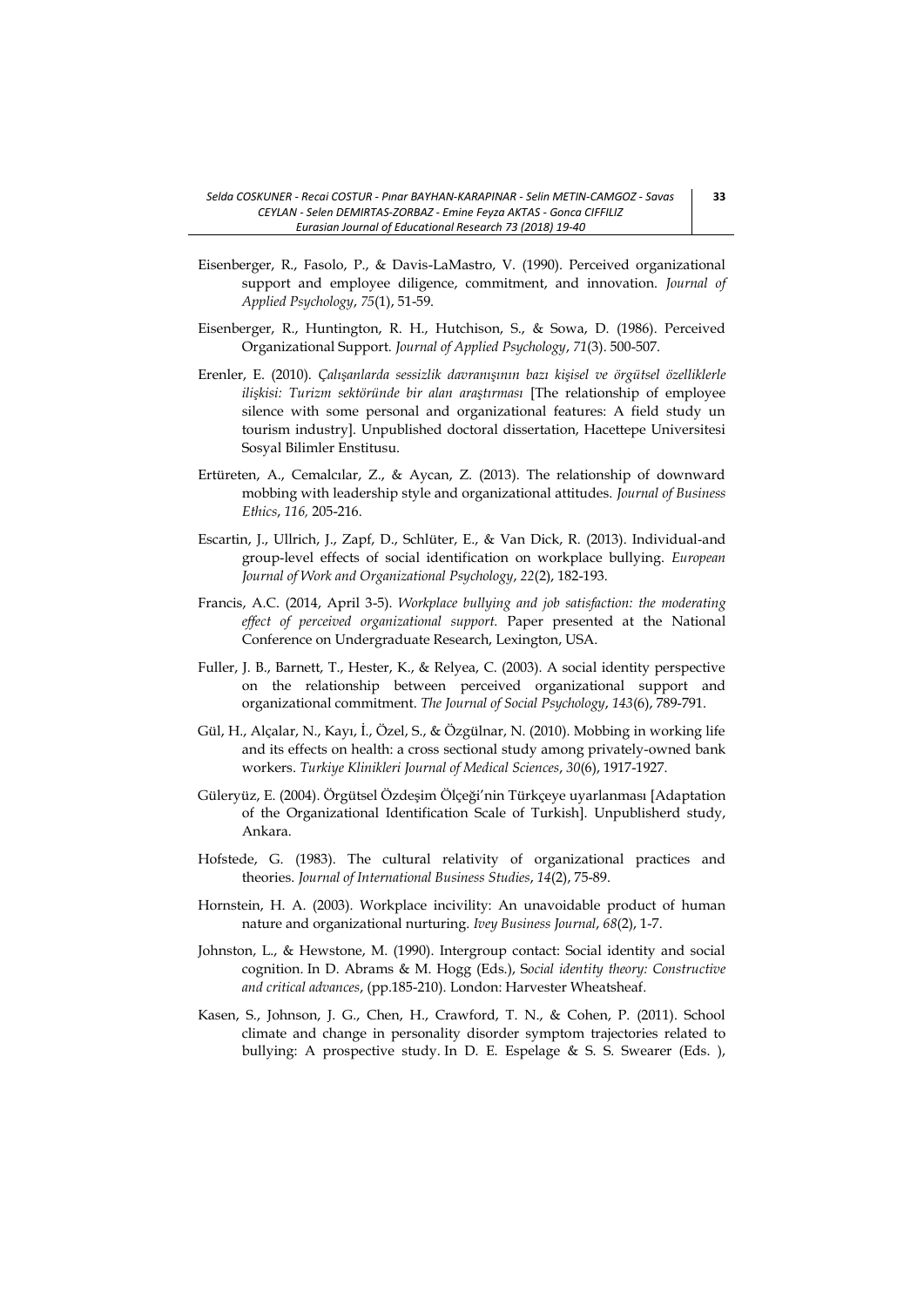*Bullying in North American Schools* (2nd ed., pp. 161-181). New York: Routledge.

- Keashly, L. (2001). Interpersonal and systemic aspects of emotional abuse at work: The target's perspective. *Violence and Victims*, *16*(3), 233-268.
- Keashly, L., & Neuman, J. H. (2010). Faculty experiences with bullying in higher education: Causes, consequences, and management. *Administrative Theory & Praxis*, *32*(1), 48-70.
- Lam, L. W., Liu, Y., & Loi, R. (2016). Looking intra-organizationally for identity cues: Whether perceived organizational support shapes employees' organizational identification. *Human Relations*, *69*(2), 345-367.
- Lee, S. M. (1971). An empirical analysis of organizational identification. *Academy of Management Journal*, *14*(2), 213-226.
- Leymann, H. (1990). Mobbing and psychological terror at workplaces. *Violence and Victims*, *5*(2), 119-126.
- Leymann, H. (1996). The content and development of mobbing at work. *European Journal of Work and Organizational Psychology*, *5*(2), 165-184.
- Leymann, H., & Gustafsson, A. (1996). Mobbing at work and the development of post-traumatic stress disorders. *European Journal of Work and Organizational Psychology*, *5*(2), 251-275.
- Lim, J. J. C. (2011). *A cross-cultural comparison and examination of workplace bullying in Singapore and the United States.* Unpublished doctoral disserttion, University of Houston, Houston, USA.
- Loh, J. M. I., Restubog, S. L. D., & Zagenczyk, T. J. (2010). Consequences of workplace bullying on employee identification and satisfaction among Australians and Singaporeans. *Journal of Cross-Cultural Psychology*, *41*(2), 236-252.
- Mael, F. (1988). *Organizational identification: Construct redefinition and a field application with organizational alumni*. Unbuplished doctoral dissertation, Wayne State University, Detroit, USA
- Mael, F., & Ashforth, B. E. (1992). Alumni and their alma mater: A partial test of the reformulated model of organizational identification. *Journal of Organizational Behavior*, *13*(2), 103-123.
- March, J. G., & Simon, H. A. (1958). *Organizations.* Oxford: Wiley Organizations
- Mardia, K. V. (1970). Measures of multivariate skewness and kurtosis with applications. *Biometrika*, *57*(3), 519-530.
- Moreno-Jiménez, B., Rodríguez-Muñoz, A., Salin, D., & Morante, M. E. (2008). Workplace bullying in southern Europe: Prevalence, forms and risk groups in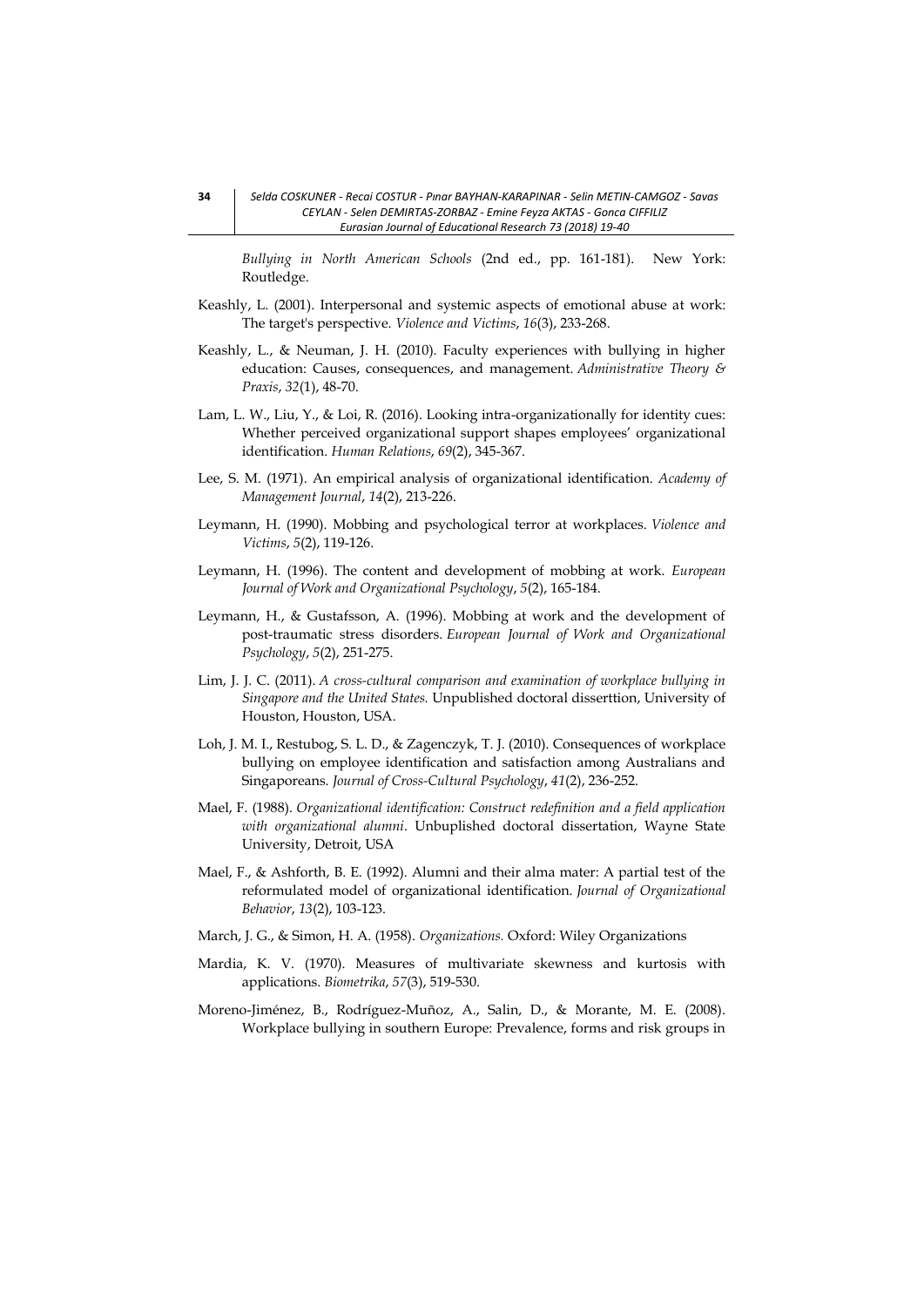a Spanish sample. *International Journal of Organizational Behaviour*, *13*(2), 95- 109.

- Namie, G., & Namie, R. (2009). US Workplace bullying: Some basic considerations and consultation interventions. *Consulting Psychology Journal: Practice and Research*, *61*(3), 202.
- Norman, M., Ambrose, S. A., & Huston, T. A. (2006). Assessing and addressing faculty morale: Cultivating consciousness, empathy, and empowerment. *The Review of Higher Education*, *29*(3), 347-379.
- Özler, D. E., Atalay, C. G., & Şahin, M. D. (2008). Mobbingin örgütsel bağlılık üzerine etkisini belirlemeye yönelik bir araştırma [A research to determine the impact of mobbing on organizational commitminet]. *Dumlupınar Universitesi Sosyal Bilimler Dergisi*, *22*, 37-60.
- Pelit, E., & Kılıç, İ. (2012). Mobbing ile örgütsel bağlılık ilişkisi: şehir ve sayfiye otellerinde bir uygulama [The relationship between mobbing and organizational commitment: An application on city and resort hotels]. *İşletme Araştırmaları Dergisi*, *4*(2), 122-140.
- Podsakoff, P. M., MacKenzie, S. B., Lee, J. Y., & Podsakoff, N. P. (2003). Common method biases in behavioral research: a critical review of the literature and recommended remedies. *Journal of Applied Psychology*, *88*(5), 879-903.
- Quine, L. (2001). Workplace bullying in nurses. *Journal of Health Psychology*,*6*(1), 73- 84.
- Reade, C. (2001). Dual identification in multinational corporations: Local managers and their psychological attachment to the subsidiary versus the global organization. *International Journal of Human Resource Management*,*12*(3), 405- 424.
- Rhoades, L., & Eisenberger, R. (2002). Perceived organizational support: a review of the literature. *Journal of Applied Psychology*, *87*(4), 698-714.
- Rhoades, L., Eisenberger, R., & Armeli, S. (2001). Affective commitment to the organization: the contribution of perceived organizational support. *Journal of Applied Psychology*, *86*(5), 825-836.
- Riketta, M. (2005). Organizational identification: A meta-analysis. *Journal of Vocational Behavior*, *66*(2), 358-384.
- Riketta, M., Van Dick, R., & Rousseau, D. M. (2006). Employee attachment in the short and long run: Antecedents and consequences of situatedand deepstructure identification. *Zeitschrift für Personalpsychologie*, *5*(3), 85-93.
- Shore, L. M., & Tetrick, L. E. (1991). A construct validity study of the Survey of Perceived Organizational Support. *Journal of Applied Psychology*, *76*(5), 637-643.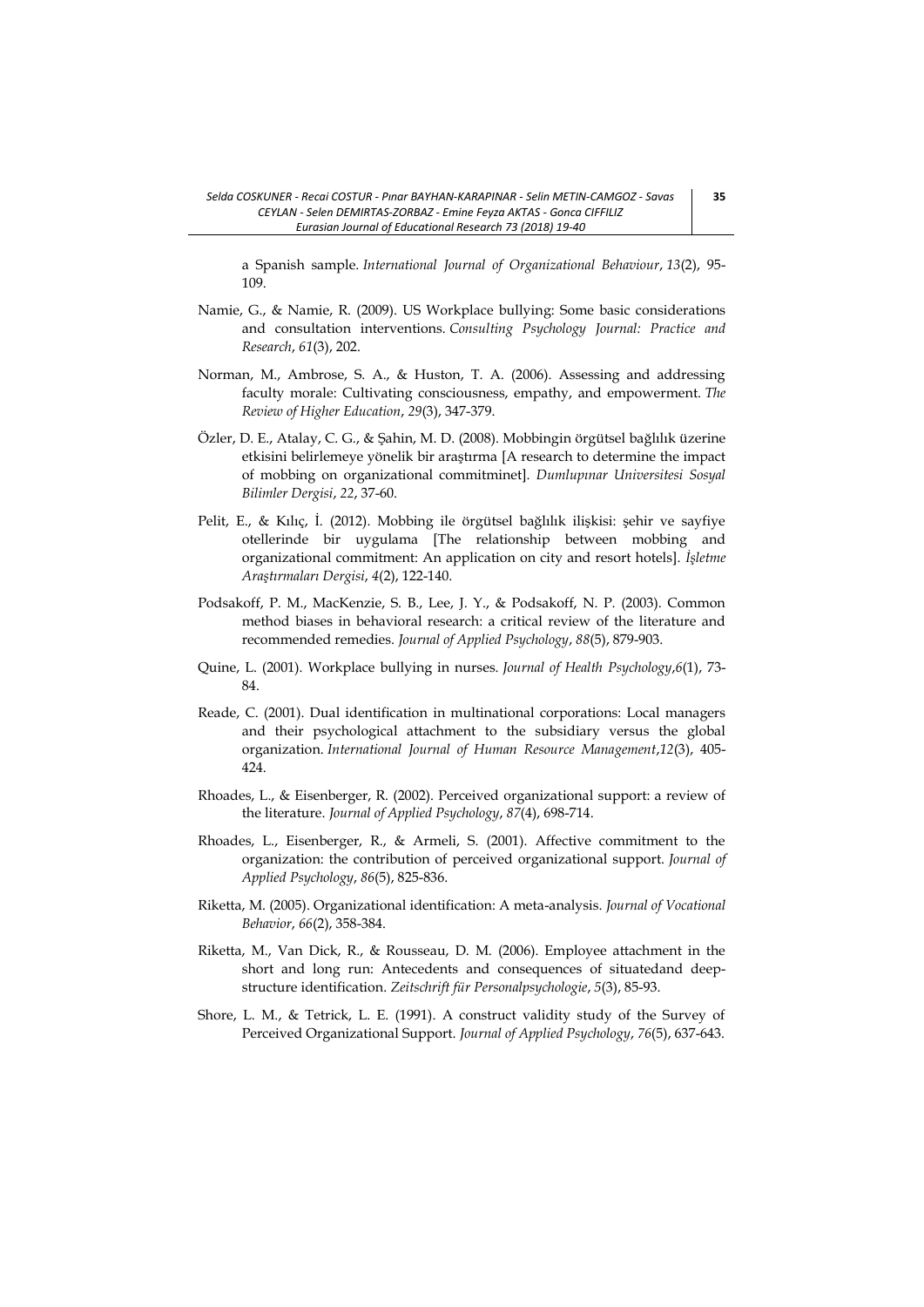- Shore, L. M., & Wayne, S. J. (1993). Commitment and employee behavior: comparison of affective commitment and continuance commitment with perceived organizational support. *Journal of Applied Psychology*, *78*(5), 774-780.
- Sokmen, A., Ekmekcioglu, E. B., & Celik, K. (2015). Algılanan örgütsel destek, örgütsel özdeşleşme ve yönetici etik davranışı ilişkisi: Araştırma görevlilerine yönelik araştırma. *İşletme Araştırmaları Dergisi, 7*(1), 125-144.
- Tajfel, H. E. (1978). *Differentiation between social groups: Studies in the social psychology of intergroup relations*. Oxford: Academic Press.
- Tajfel, H., & Turner, J. C. (1979). *An integrative theory of intergroup conflict*. pp. 33-47 in W. G. Austin, & S. Worchel (eds.), The social psychology of intergroup relations. Monterey, CA: Brooks/Cole.
- The Grand National Assembly of Turkey (2011). *İşyerinde Psikolojik Taciz (Mobbing) ve Çözüm Önerileri Komisyon Raporu [Psychological Harresment (Mobbing) at Work and Resolution Proposal Commission Report].* Kadın Erkek Fırsat Eşitliği Komisyonu Yayınları No: 6, Ankara.
- Topa, G., & Moriano, J. A. (2013). Stress and nurses' horizontal mobbing: Moderating effects of group identity and group support. *Nursing Outlook*, *61*(3), 25-31.
- Turunç, Ö., & Çelik, M. (2010). Algılanan örgütsel desteğin çalışanların iş-aile, aile-iş çatışması, örgütsel özdeşleşme ve işten ayrılma niyetine etkisi: Savunma sektöründe bir araştırma [The Effect of Perceived Organizational Support on Work-Family Conflict, Family-Work Conflict, Organizational Identification and Turnover Intention: A Research on Defence Sector]. *Atatürk Universitesi Sosyal Bilimler Enstitüsü Dergisi*, *14*(1), 209-232.
- Tyler, T. R., & Lind, E. A. (1992). A relational model of authority in groups. *Advances in Experimental Social Psychology*, *25*, 115-191.
- Van Dick, R., Christ, O., Stellmacher, J., Wagner, U., Ahlswede, O., Grubba, C., Hauptmeier, M., Höhfeld, C., Moltzen, K., & Tissington, P. A. (2004). Should I stay or should I go? Explaining turnover intentions with organizational identification and job satisfaction. *British Journal of Management*, *15*(4), 351-360.
- Viswesvaran, C., Sanchez, J. I., & Fisher, J. (1999). The role of social support in the process of work stress: A meta-analysis. *Journal of Vocational Behavior*, *54*(2), 314-334.
- Wu, Z., Liu, J., & Hui, C. (2010). Workplace ostracism and organizational citizenship behavior: The roles of organizational identification and collectivism. *Nankai Business Review*, *13*(3), 36-44.
- Yelgeçen Tigrel, E., & Kokalan, O. (2009). Academic Mobbing in Turkey. *International Journal of Social and Human Sciences, 3,* 1028-36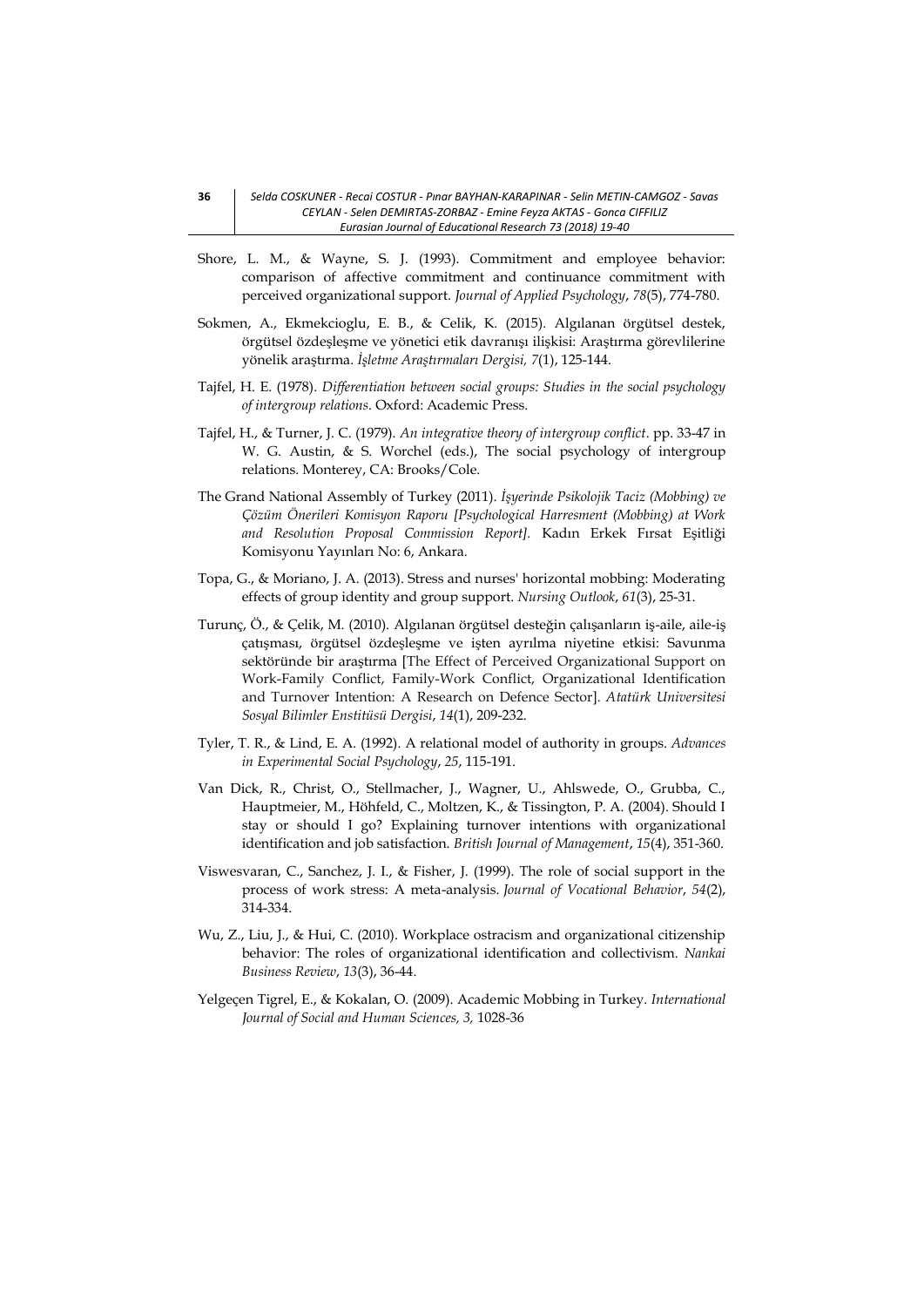- Yıldırım, A., & Yıldırım, D. (2007). Mobbing in the workplace by peers and managers: mobbing experienced by nurses working in healthcare facilities in Turkey and its effect on nurses. *Journal of Clinical Nursing*, *16*(8), 1444-1453.
- Yıldız, S., Tüzüntürk, S., & Giorgi, G. (2008). Workplace bullying in Turkey: prevalence among private sector employees. *Risorsa Uom, 14*, 157-170.
- Yüksel, M., & Tunçsiper, B. (2011). The relationship between mobbing and organizational commitment in workplace. *International Review of Management and Marketing*, *1*(3), 54-64.
- Zapf, D., Knorz, C., & Kulla, M. (1996). On the relationship between mobbing factors, and job content, social work environment, and health outcomes. *European Journal of Work and Organizational Psychology*, *5*(2), 215-237.

# **Yıldırma, Örgütsel Özdeşim ve Algılanan Destek: Bir Yüksek Öğretim Kurumundan Bulgular**

#### **Atıf**

Coskuner, S., Costur, R., Bayhan-Karapinar, P., Metin-Camgoz, S., Ceylan, S., Demirtas-Zorbaz, S., Aktas, E. F., & Ciffiliz, G. (2018). Mobbing, organizational ıdentification, and perceived support: evidence from a higher education ınstitution. *Eurasian Journal of Educational Research, 73,* 19-40, DOI: 10.14689/ejer.2018.73.2

# **Özet**

*Problem Durumu:* İşyerlerinde önemli stres kaynaklarından biri olarak kabul edilen yıldırma, "bir veya birkaç kişi tarafından en az altı ay süre ile sistematik olarak genelde bir kişiye karşı uygulanan, düşmanca ve ahlak dışı hareketler içeren ve bu kişinin yardımsız ve savunmasız bir duruma düşmesine neden olan davranışlar" olarak tanımlamaktadır. Bu kapsamda yıldırma, çalışanlara üstleri, astları veya eşit düzeyde olanlar tarafından sistematik biçimde uygulanan, en az altı aydır devam eden, her türlü kötü muamele, tehdit, şiddet ve aşağılama içeren davranışlar olarak değerlendirilmektedir.

Yıldırmanın hedefi olan birey, hem kendisi hem de örgüt için ciddi sonuçlar doğurabilecek fiziksel ve psikolojik sorunlarla yüz yüze gelmektedir. Tekrarlanan olumsuz davranışlarla karşılaşan kişi, kendisini dışlanmış, aşırı çalışmaya zorlanmış ve kişilik hakları, mesleki statüsü ve sağlığı açısından zedelenmiş hissetmektedir. Bu nedenle bireysel ve örgütsel düzeyde olumsuz sonuçlara neden olabilecek yıldırmanın farkına varılması, nedenlerinin belirlenmesi ve çözüm önerilerinin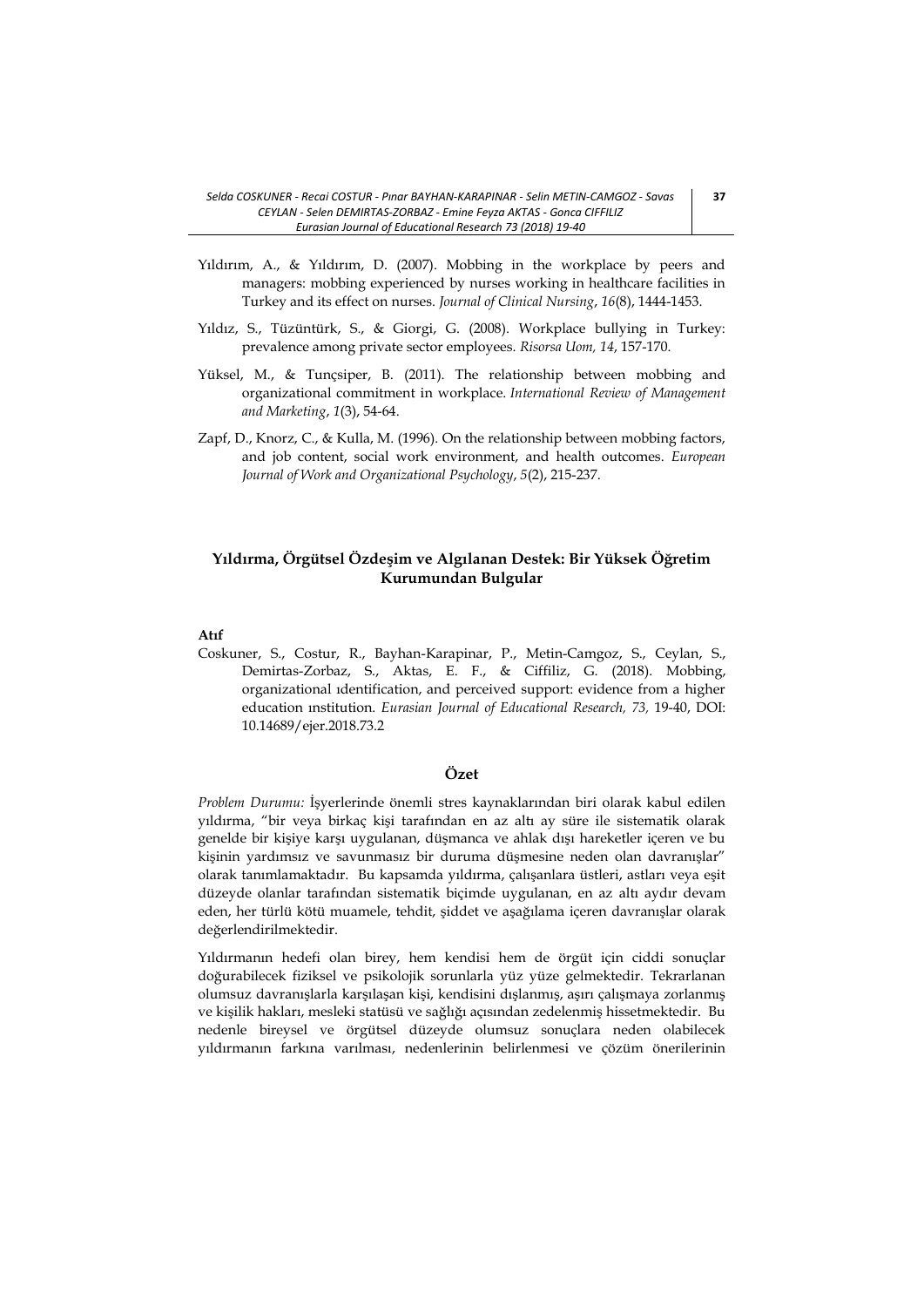geliştirilmesi büyük önem taşımaktadır. Yıldırmaya maruz kalma durumu farklı sektör çalışanlarında görülmekle birlikte araştırmalar yıldırmanın en yaygın olduğu ortamlardan birinin akademik ortamlar olduğunu ortaya koymaktadır. Mobbing ile Mücadele Derneği'ne göre yıldırma davranışları Türkiye'de en fazla üniversitelerde görülmektedir. Ancak ilgili alanyazın incelendiğinde eğitim ve yükseköğretim kurumlarında, yıldırmanın çeşitli bireysel ve örgütsel tutumlarla ilişkisini ele alan kapsamlı çalışmaların sınırlı sayıda olduğu görülmüştür.

*Araştırmanın Amacı:* Bu doğrultuda çalışmada yükseköğretim kurumlarında çalışan akademik ve idari personelin maruz kaldıkları yıldırma davranışları ile örgütsel özdeşim ve algılanan örgütsel destek değişkenleri arasındaki ilişkiler incelenmiştir. Çalışmanın iki amacı bulunmaktadır. Bu amaçlardan ilki; üniversitede yıldırma ile örgütsel özdeşim arasındaki ilişkiyi incelemektir. Örgütsel özdeşim, örgütün ve çalışanın amaçlarının bütünleşmesi veya uyuşmasıdır. Örgütsel özdeşimin gerçekleştiği durumlarda çalışanlar kurumlarına karşı aidiyet hissetmekte, sadakat göstermekte ve kurum değerlerini benimsemektedirler. Çalışanların yıldırma davranışlarına maruz kalmalarının onların kurumlarına karşı hissetikleri örgütsel özdeşimlerini azaltacağı düşünülmektedir. Çalışmanın ikinci amacı ise yıldırma ve örgütsel özdeşim arasındaki ilişkide algılanan örgütsel desteğin düzenleyici etkisini ortaya koymaktır. Örgütsel destek, örgütün çalışanın katılımına önem vermesi ve iyiliğini önemsemesine ilişkin duygulardır. Çalışanın örgütsel desteğin varlığını algılamasının, yıldırma davranışlarının örgütsel özdeşim üzerindeki olumsuz etkisini azaltabileceği öngörülmektedir. Bu çerçevede çalışma kapsamında test edilecek hipotezler aşağıda yer almaktadır:

H1: Yıldırma ile örgütsel özdeşim arasında negatif yönde bir ilişki vardır.

H2: Yıldırma ile örgütsel özdeşim arasındaki ilişkide örgütsel desteğin düzenleyici rolü vardır. Şöyle ki, örgütsel destek arttıkça, yıldırmanın örgütsel özdeşim üzerindeki etkisi azalmaktadır.

*Araştırmanın Yöntemi:* Çalışmada veri toplamak amacıyla Leymann (1996) tarafından geliştirilen ve araştırmacılar tarafından üniversite ortamına uygun olarak çevirisi düzenlenen 45 maddelik Psikolojik Terör Envanteri, Eisenberger ve arkadaşları (1986) tarafından geliştirilen ve Türkçe adaptasyonu Erenler (2010) tarafından gerçekleştirilen sekiz maddelik Algılanan Örgütsel Destek Ölçeği ve Türkçe formunun geçerlik ve güvenirlik çalışması Güleryüz (2004) tarafından yapılan altı maddelik Örgütsel Özdeşim Ölçeği'nden (Mael, 1988) yararlanılmıştır.

Çalışmaya konu olan veriler, Ankara'da bir devlet üniversitesinde çalışmakta olan akademik ve idari personelden toplanmıştır. Dağıtılan 350 ölçek setinden %43,4 cevaplanma oranıyla 152 personelden geri dönüş alınmıştır. Toplamda çalışmanın örneklemi 123 akademik ve 29 idari personelden oluşmuştur. Katılımcıların, %68,2'si kadın, %31,8'i erkek ve üniversitedeki ortalama hizmet yılı sekiz yıldır. Verilerin analizlerine geçilmeden, ölçüm geçerliliğini test etmek amacı ile kullanılan tüm ölçekler için doğrulayıcı faktör analizleri yapılmıştır. Önerilen hipotezleri test etmek